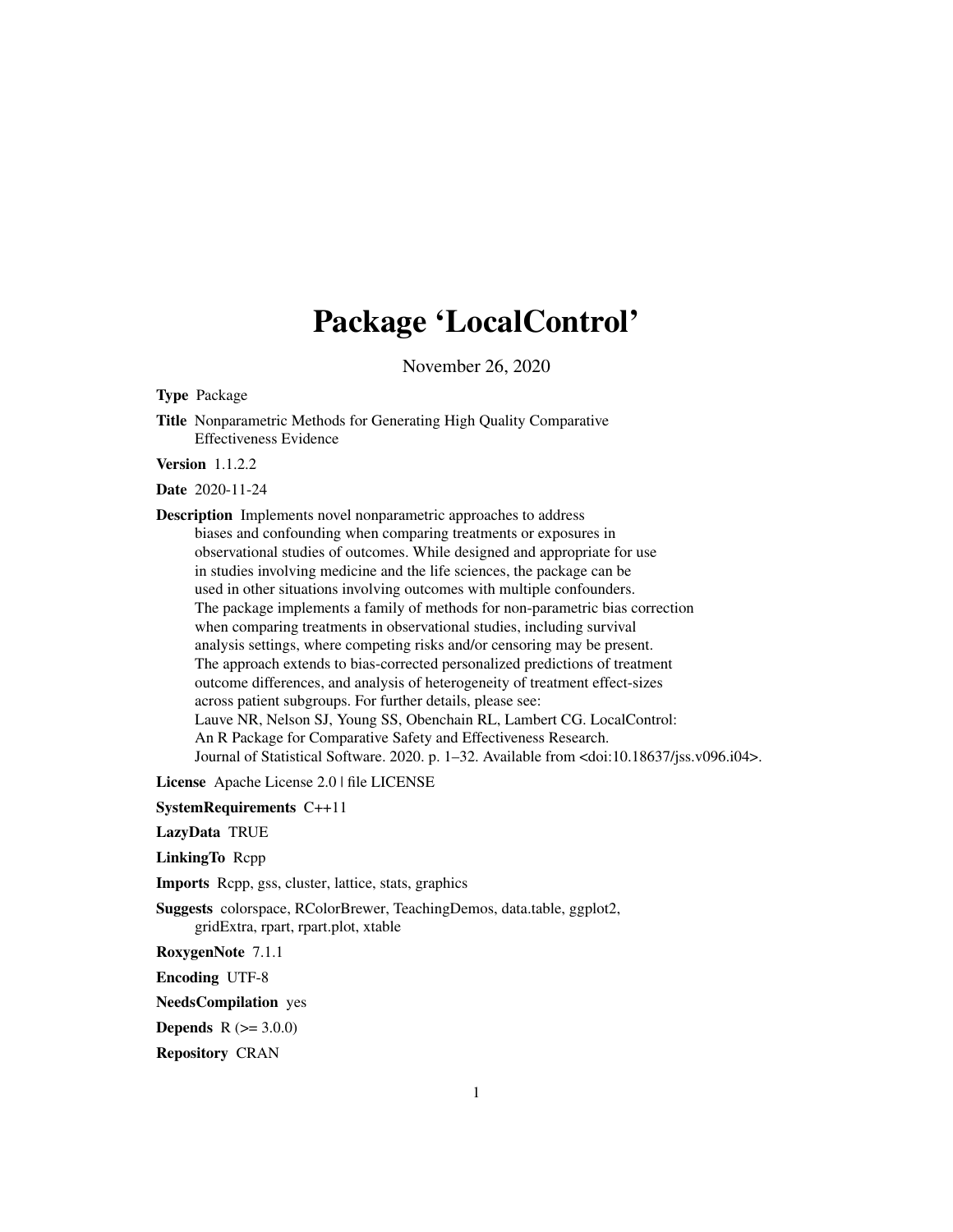2 cardSim

Maintainer Christophe G. Lambert <cglambert@unm.edu>

Author Nicolas R. Lauve [aut] (<https://orcid.org/0000-0002-9348-0319>), Stuart J. Nelson [aut] (<https://orcid.org/0000-0002-8756-0179>), S. Stanley Young [aut] (<https://orcid.org/0000-0001-9449-5478>), Robert L. Obenchain [aut] (<https://orcid.org/0000-0002-8395-1666>), Melania Pintilie [ctb], Martin Kutz [ctb], Christophe G. Lambert [aut, cre] (<https://orcid.org/0000-0003-1994-2893>)

Date/Publication 2020-11-26 09:10:05 UTC

# R topics documented:

| $\overline{2}$        |
|-----------------------|
| 3                     |
| $\overline{4}$        |
| $\overline{4}$        |
| 7                     |
| -8                    |
| 11                    |
| 12                    |
| 14                    |
| 16                    |
| 17                    |
| -19                   |
| 21                    |
| 22.                   |
| 23                    |
| 25                    |
| <b>UPSaltdd</b><br>27 |
| 29                    |
| 30                    |
| 31                    |
| 32<br>UPSivadj        |
| 34                    |
| 35<br>UPSnnltd        |
|                       |

#### **Index** [38](#page-37-0)

cardSim *Simulated cardiac medication data for survival analysis*

#### Description

This dataset was created to demonstrate the effects of Local Control on correcting bias within a set of data.

<span id="page-1-0"></span>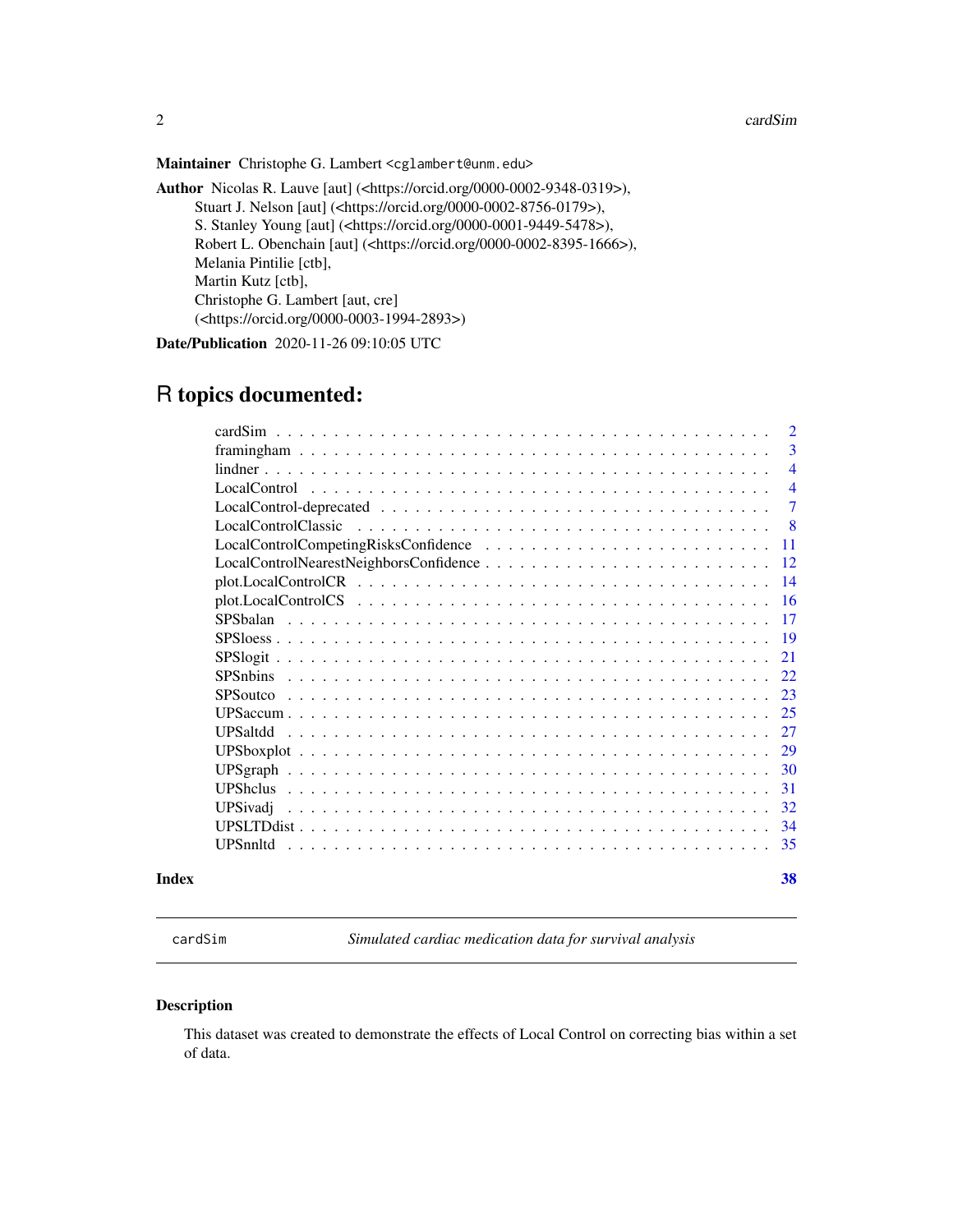# <span id="page-2-0"></span>framingham 3

#### Format

A data frame with 1000 rows and 6 columns:

id Unique identifier for each row. time Time in years to the outcome specified by status. status 1 if the patient experienced cardiac arrest. 0 if censored before that. drug Medication the patient received for cardiac health (drug 1 or drug 0). age Age of the patient, ranges from 18 to 65 years. bmi Patient body mass index. Majority of observations fall between 22 and 30.

#### Author(s)

Lauve NR, Lambert CG

framingham *Framingham heart study data extract on smoking and hypertension.*

#### **Description**

Data collected over a 24 year study suitable for competing risks survival analysis of hypertension and death as a function of smoking.

### Format

A data frame with 2316 rows and 11 columns:

female Sex of the patient. 1=female, 0=male.

totchol Total cholesterol of patient at study entry.

age Age of the patient at study entry.

bmi Patient body mass index.

BPVar Average units of systolic and diastolic blood pressure above normal: ((SystolicBP-120)/2) + (DiasystolicBP-80)

heartrte Patient heartrate taken at study entry.

glucose Patient blood glucose level.

cursmoke Whether or not the patient was a smoker at the time of study entry.

outcome Did the patient die, experience hypertension, or leave the study without experiencing either event.

time\_outcome The time at which the patient experienced outcome.

cigpday Number of cigarettes smoked per day at time of study entry.

#### References

- Dawber TR, Meadors GF, Moore FE Jr. Epidemiological approaches to heart disease: the Framingham Study. Am J Public Health Nations Health. 1951;41(3):279-281.
- Teaching Datasets Public Use Datasets. <https://biolincc.nhlbi.nih.gov/teaching/>.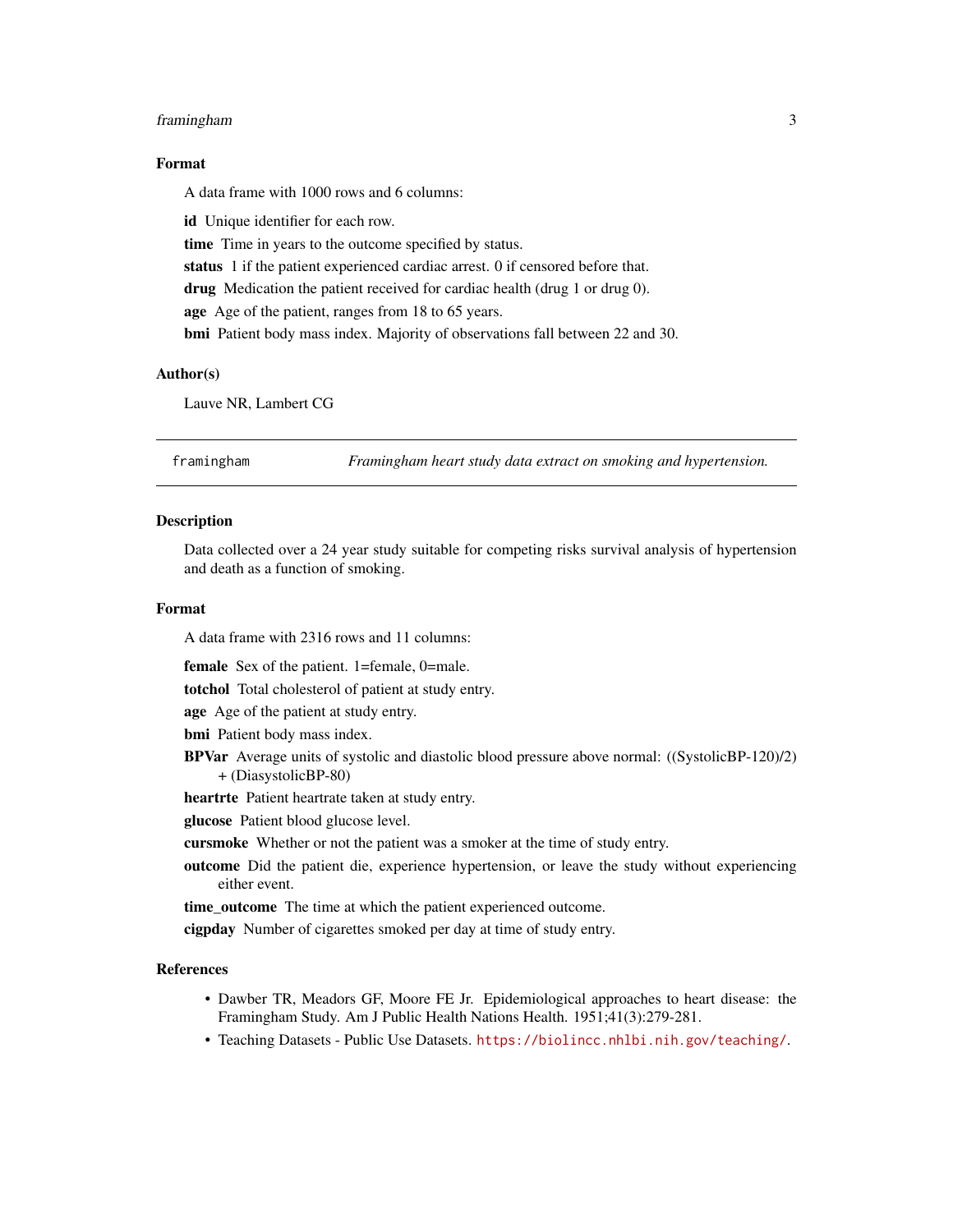<span id="page-3-0"></span>lindner *Lindner Center for Research and Education study on Abciximab costeffectiveness and survival*

#### **Description**

The effects of Abciximab use on both survival and cardiac billing.

#### Format

A data frame with 996 rows and 10 columns:

lifepres Life years preserved post treatment: 0 (died) vs. 11.6 (survived).

cardbill Cardiac related billing in dollars within 12 months.

abcix Indicates whether the patient received Abciximab treatment: 1=yes 0=no.

stent Was a stent depolyed? 1=yes, 0=no.

height Patient height in centimeters.

female Patient sex: 1=female, 0=male.

diabetic Was the patient diabetic? 1=yes, 0=no.

acutemi Had the patient suffered an acute myocardial infarction witih the last seven days? 1=yes,  $0 = no$ .

ejecfrac Left ventricular ejection fraction.

ves1proc Number of vessels involved in the first PCI procedure.

#### References

Kereiakes DJ, Obenchain RL, Barber BL, Smith A, McDonald M, Broderick TM, Runyon JP, Shimshak TM, Schneider JF, Hattemer CR, Roth EM, Whang DD, Cocks D, Abbottsmith CW. Abciximab provides cost-effective survival advantage in high-volume interventional practice. Am Heart J. 2000;140(4):603-610.

<span id="page-3-1"></span>LocalControl *Local Control*

#### Description

Implements a non-parametric methodology for correcting biases when comparing the outcomes of two treatments in a cross-sectional or case control observational study. This implementation of Local Control uses nearest neighbors to each point within a given radius to compare treatment outcomes. Local Control matches along a continuum of similarity (radii), clustering the near neighbors to a given observation by variables thought to be sources of bias and confounding. This is analogous to combining a host of smaller studies that are each homogeneous within themselves, but represent the spectrum of variability of observations across diverse subpopulations. As the clusters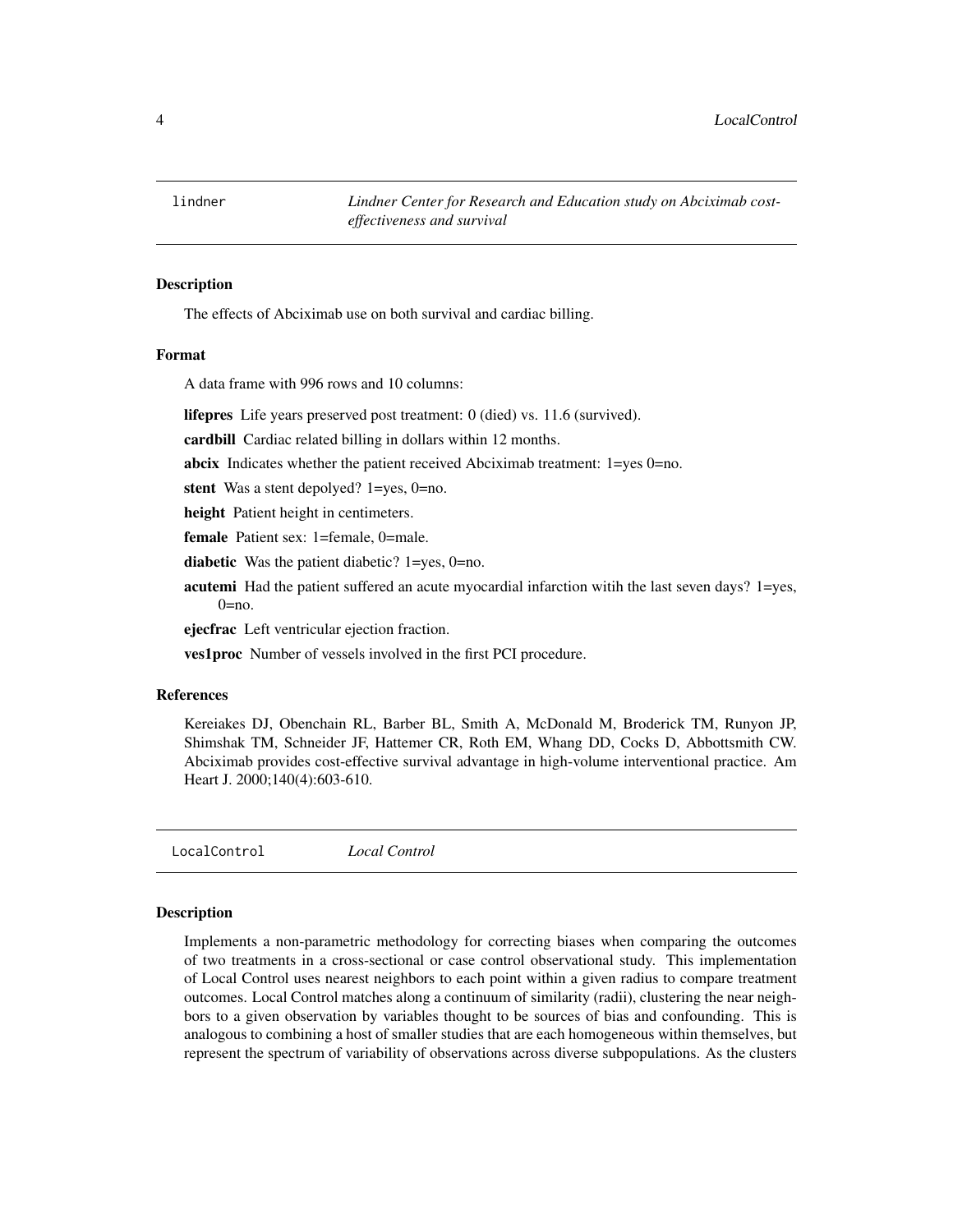#### <span id="page-4-0"></span>LocalControl 5

get smaller, some of them can become noninformative, whereby all cluster members contain only one treatment, and there is no basis for comparison. Each observation has a unique set of nearneighbors, and the approach becomes more akin to a non-parametric density estimate using similar observations within a covariate hypersphere of a given radius. The global treatment difference is taken as the average of the treatment differences of the neighborhood around each observation.

While [LocalControlClassic](#page-7-1) uses the number of clusters as a varying parameter to visualize treatment differences as a function of similarity of observations, this function instead uses a varying radius. The maximum radius enclosing all observations corresponds to the biased estimate which compares the outcome of all those with treatment A versus all those with treatment B. An easily interpretable graph can be created to illustrate the change in estimated outcome difference between two treatments, on average, across all clusters, as a function of using smaller and more homogenous clusters. The [LocalControlNearestNeighborsConfidence](#page-11-1) procedure statistically resamples this Local Control process to generate confidence estimates. It is also helpful to plot a box-plot of the local treatment difference at a radius of zero, requiring that every observation has at least one perfect match on the other treatment. When perfect matches exist, one can estimate the treatment difference without making assumptions about the relative importance of the clustering variables. The [plot.LocalControlCS](#page-15-1) function will plot both visualizations in a single graph.

#### Usage

```
LocalControl(
  data,
  modelForm = NULL,
  outcomeType = "default",
  treatmentColName,
  outcomeColName,
  cenCode = 0,
  clusterVars,
  timeColName = "",
  treatmentCode,
  labelColName = "",
  radStepType = "exp",
  radDecayRate = 0.8,
  radMinFract = 0.01,
  radiusLevels = numeric(),
  normalize = TRUE,
  verbose = FALSE,
  numThreads = 1
```

```
)
```

| data        | DataFrame containing all variables which will be used for the analysis.                                                                                                                                                                                                            |
|-------------|------------------------------------------------------------------------------------------------------------------------------------------------------------------------------------------------------------------------------------------------------------------------------------|
| modelForm   | A formula containing the necessary variables for Local Control analysis. This<br>can be used as an alternative to the primary interface for cross-sectional stud-<br>ies. The formula should be in the following format: "outcome $\sim$ treatment  <br>clusterVar1  clusterVarN". |
| outcomeType | Specifys the outcome type for the analysis.                                                                                                                                                                                                                                        |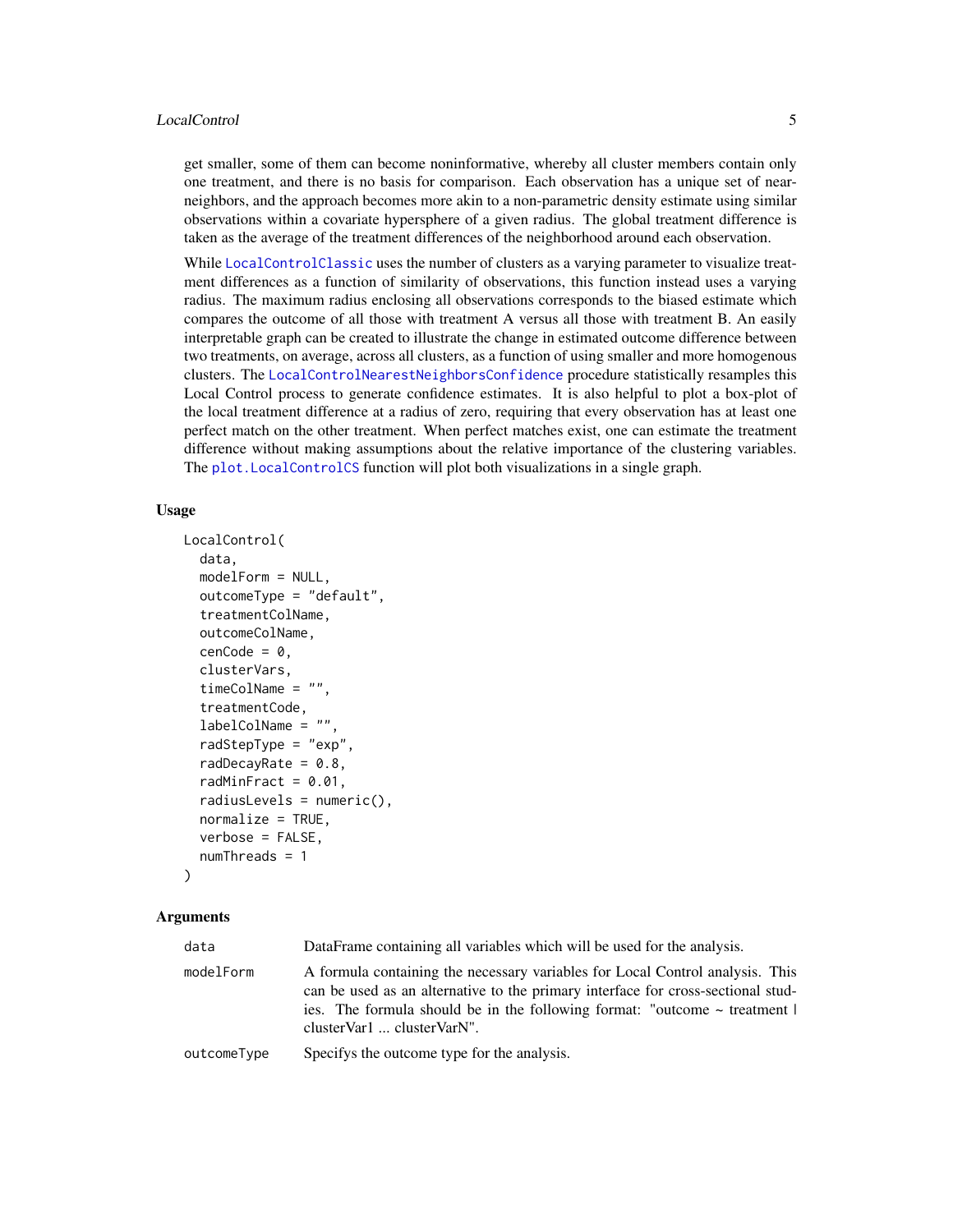| treatmentColName |                                                                                                                                                                                                                                                                                                                                                                                          |  |
|------------------|------------------------------------------------------------------------------------------------------------------------------------------------------------------------------------------------------------------------------------------------------------------------------------------------------------------------------------------------------------------------------------------|--|
|                  | A string containing the name of a column in data. The column contains the<br>treatment variable specifying the treatment groups.                                                                                                                                                                                                                                                         |  |
|                  | outcomeColName A string containing the name of a column in data. The column contains the<br>outcome variable to be compared between the treatment groups.                                                                                                                                                                                                                                |  |
| cenCode          | A value specifying which of the outcome values corresponds to a censored ob-<br>servation.                                                                                                                                                                                                                                                                                               |  |
| clusterVars      | A character vector containing column names in data. Each column contains an<br>X-variable, or covariate which will be used to form patient clusters.                                                                                                                                                                                                                                     |  |
| timeColName      | A string containing the name of a column in data. The column contains the time<br>to outcome for each of the observations in data.                                                                                                                                                                                                                                                       |  |
| treatmentCode    | (optional) A string containing one of the factor levels from the treatment col-<br>umn. If provided, the corresponding treatment will be considered "Treatment<br>1". Otherwise, the first "level" of the column will be considered the primary<br>treatment.                                                                                                                            |  |
| labelColName     | (optional) A string containing the name of a column from data. The column<br>contains labels for each of the observations in data, defaults to the row indices.                                                                                                                                                                                                                          |  |
| radStepType      | (optional) Used in the generation of correction radii. The step type used to<br>generate each correction radius after the maximum. Currently accepts "unif"<br>and "exp" (default). "unif" for uniform decay ex: (radDecayRate = $0.1$ ) (1, 0.9,<br>0.8, 0.7, , ~minRadFract, 0) " $exp$ " for exponential decay $ex:$ (radDecayRate =<br>0.9) (1, 0.9, 0.81, 0.729, , ~minRadFract, 0) |  |
| radDecayRate     | (optional) Used in the generation of correction radii. The size of the "step"<br>between each of the generated correction radii. If radStepType == "exp", rad-<br>DecayRate must be a value between $(0,1)$ . This value defaults to 0.8.                                                                                                                                                |  |
| radMinFract      | (optional) Used in the generation of correction radii. A floating point number<br>representing the smallest fraction of the maximum radius to use as a correction<br>radius.                                                                                                                                                                                                             |  |
| radiusLevels     | (optional) By default, Local Control builds a set of radii to fit data. The ra-<br>diusLevels parameter allows users to override the construction by explicitly pro-<br>viding a set of radii.                                                                                                                                                                                           |  |
| normalize        | (optional) Logical value. Tells local control if it should or should not normalize<br>the covariates. Default is TRUE.                                                                                                                                                                                                                                                                   |  |
| verbose          | (optional) Logical value. Display or suppress the console output during the call<br>to Local Control. Default is FALSE.                                                                                                                                                                                                                                                                  |  |
| numThreads       | (optional) An integer value specifying the number of threads which will be as-<br>signed to the analysis. The maximum number of threads varies depending on<br>the system hardware. Defaults to 1 thread.                                                                                                                                                                                |  |

# Value

A list containing the results from the call to LocalControl.

• outcomes List containing two dataframes for the average T1 and T0 outcomes within each cluster at each radius.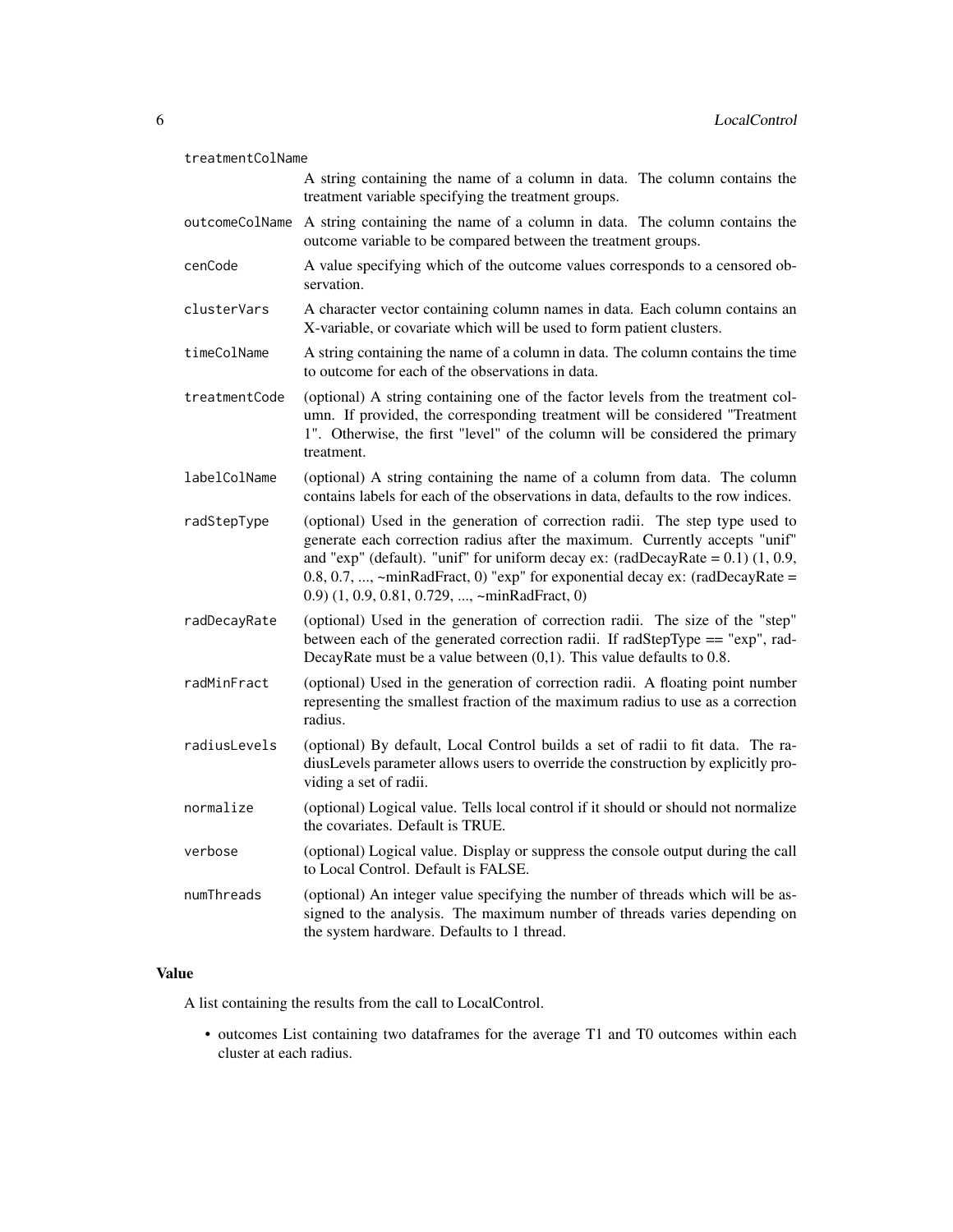- <span id="page-6-0"></span>• counts List containing two dataframes which hold the number of T1 and T0 patients within each cluster at each radius.
- ltds Dataframe containing the average LTD within each cluster at each radius.
- summary Dataframe containing summary statistics about the analysis for each radius.
- params List containing the parameters used to call LocalControl.

# References

- Lauve NR, Nelson SJ, Young SS, Obenchain RL, Lambert CG. LocalControl: An R Package for Comparative Safety and Effectiveness Research. Journal of Statistical Software. 2020. p. 1–32. Available from: http://dx.doi.org/10.18637/jss.v096.i04
- Fischer K, Gartner B, Kutz M. Fast Smallest-Enclosing-Ball Computation in High Dimensions. In: Algorithms - ESA 2003. Springer, Berlin, Heidelberg; 2003:630-641.
- Martin Kutz, Kaspar Fischer, Bernd Gartner. miniball-1.0.3. [https://github.com/hbf/](https://github.com/hbf/miniball) [miniball](https://github.com/hbf/miniball).

#### Examples

```
# cross-sectional
```

```
data(lindner)
linVars <- c("stent", "height", "female", "diabetic", "acutemi",
             "ejecfrac", "ves1proc")
csresults = LocalControl(data = lindner,
                         clusterVars = linVars,
                         treatmentColName = "abcix",
                         outcomeColName = "cardbill",
                         treatmentCode = 1)
plot(csresults)
# survival / competing risks example
data(cardSim)
crresults = LocalControl(data = cardSim, outcomeType = "survival",
                         outcomeColName = "status",
                         timeColName = "time",
                         treatmentColName = "drug",
                         treatmentCode = 1,
                         clusterVars = c("age", "bmi"))
```
plot(crresults)

LocalControl-deprecated

*Deprecated LocalControl functions*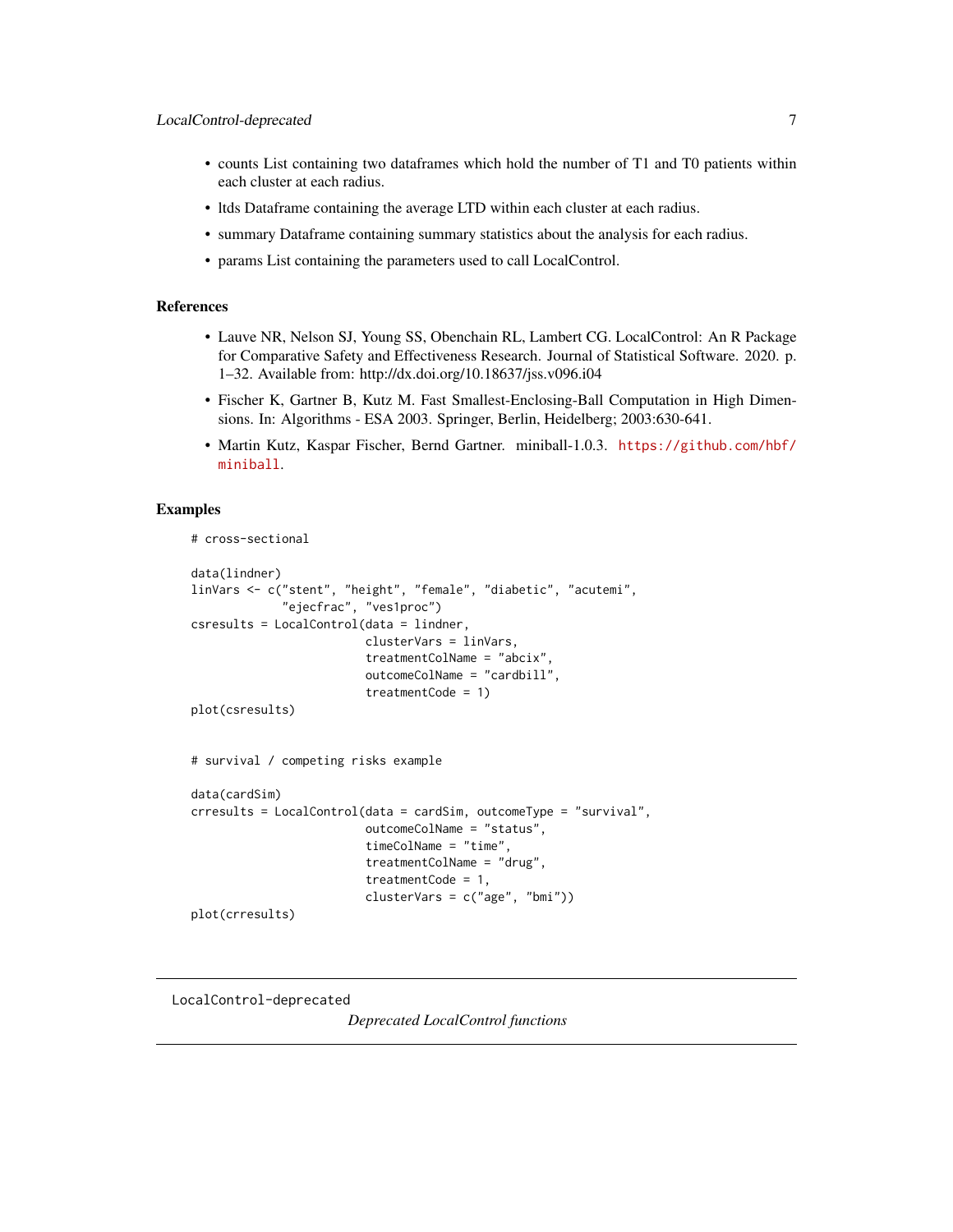#### <span id="page-7-0"></span>Description

These functions are provided for compatibility with previous versions of LocalControl. They may eventually be completely removed.

#### Details

```
localControlNearestNeighbors Now called using LocalControl with the outcomeType = "cross-sectional".
  localControlCompetingRisks Now called using LocalControl with the outcomeType = "survival".
         plotLocalControlCIF Now called using plot.LocalControlCR.
         plotLocalControlLTD Now called using plot.LocalControlCS.
```
<span id="page-7-1"></span>LocalControlClassic *Local Control Classic*

#### Description

LocalControlClassic was originally contained in the deprecated CRAN package USPS, this function is a combination of three of the original USPS functions, UPShclus, UPSaccum, and UP-Snnltd. This replicates the original implementation of the Local Control functionality in Robert Obenchain's USPS package. Some of the features have been removed due to deprecation of R packages distributed through CRAN. For a given number of patient clusters in baseline X-covariate space, LocalControlClassic() characterizes the distribution of Nearest Neighbor "Local Treatement Differences" (LTDs) on a specified Y-outcome variable.

#### Usage

```
LocalControlClassic(
  data,
  clusterVars,
  treatmentColName,
  outcomeColName,
  faclev = 3,
  scedas = "homo",
  clusterMethod = "ward",
  clusterDist = "euclidean",
  clusterCounts = c(50, 100, 200))
```

| data        | The data frame containing all baseline X covariates. |
|-------------|------------------------------------------------------|
| clusterVars | List of names of $X$ variable(s).                    |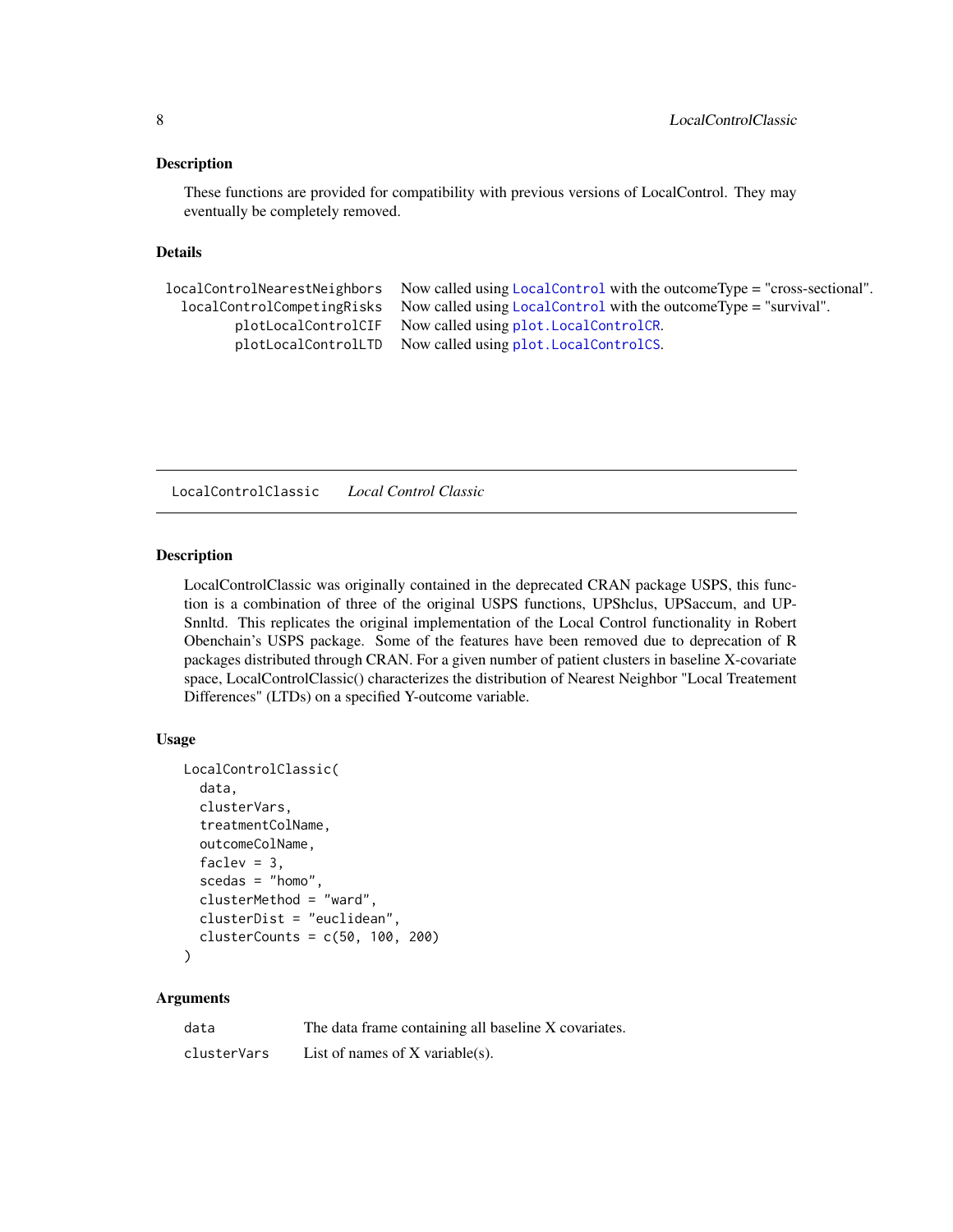| treatmentColName |                                                                                                                                                                                                                                                                        |  |
|------------------|------------------------------------------------------------------------------------------------------------------------------------------------------------------------------------------------------------------------------------------------------------------------|--|
|                  | Name of treatment factor variable.                                                                                                                                                                                                                                     |  |
|                  | outcomeColName Name of outcome Y variable.                                                                                                                                                                                                                             |  |
| faclev           | Maximum number of different numerical values an outcome variable can as-<br>sume without automatically being converted into a "factor" variable; faclev=1<br>causes a binary indicator to be treated as a continuous variable determining an<br>average or proportion. |  |
| scedas           | Scedasticity assumption: "homo" or "hete".                                                                                                                                                                                                                             |  |
| clusterMethod    | Type of clustering method, defaults to "complete". Currently implemented meth-<br>ods: "ward", "single", "complete" or "average".                                                                                                                                      |  |
| clusterDist      | Distance type to use, defaults to "euclidean". Currently implemented: "eucli-<br>diean", "manhattan", "maximum", or "minkowski".                                                                                                                                       |  |
| clusterCounts    | A vector containing different number of clusters in baseline X-covariate space<br>which Local Control will iterate over.                                                                                                                                               |  |

# Value

Returns a list containing several elements.

| hiclus   | Name of clustering object created by UPShclus().             |
|----------|--------------------------------------------------------------|
| dframe   | Name of data.frame containing $X$ , t & Y variables.         |
| trtm     | Name of treatment factor variable.                           |
| yvar     | Name of outcome Y variable.                                  |
| numclust | Number of clusters requested.                                |
| actclust | Number of clusters actually produced.                        |
| scedas   | Scedasticity assumption: "homo" or "hete"                    |
| PStdif   | Character string describing the treatment difference.        |
| nnhbindf | Vector containing cluster number for each patient.           |
| rawmean  | Unadjusted outcome mean by treatment group.                  |
| rawvars  | Unadjusted outcome variance by treatment group.              |
| rawfreq  | Number of patients by treatment group.                       |
| ratdif   | Unadjusted mean outcome difference between treatments.       |
| ratsde   | Standard error of unadjusted mean treatment difference.      |
| binmean  | Unadjusted mean outcome by cluster and treatment.            |
| binvars  | Unadjusted variance by cluster and treatment.                |
| binfreq  | Number of patients by bin and treatment.                     |
| awbdif   | Across cluster average difference with cluster size weights. |
| awbsde   | Standard error of awbdif.                                    |
| wwbdif   | Across cluster average difference, inverse variance weights. |
| wwbsde   | Standard error of wwbdif.                                    |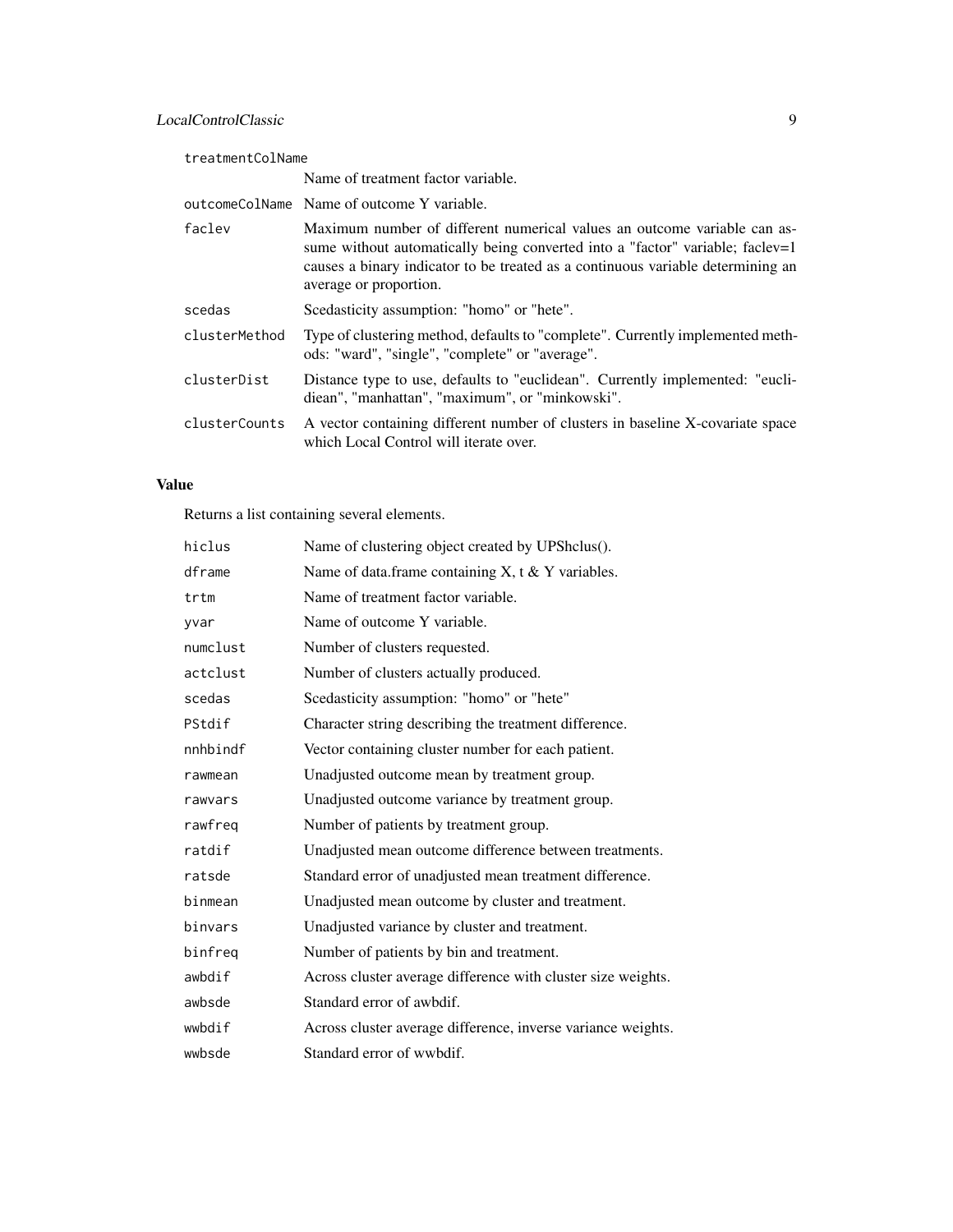| faclev  | Maximum number of different numerical values an outcome variable can as-<br>sume without automatically being converted into a "factor" variable; faclev=1<br>causes a binary indicator to be treated as a continuous variable determining an<br>average or proportion. |
|---------|------------------------------------------------------------------------------------------------------------------------------------------------------------------------------------------------------------------------------------------------------------------------|
| youtype | "continuous" $\Rightarrow$ only next eight outputs; "factor" $\Rightarrow$ only last three outputs.                                                                                                                                                                    |
| aovdiff | ANOVA summary for treatment main effect only.                                                                                                                                                                                                                          |
| form2   | Formula for outcome differences due to bins and to treatment nested within bins.                                                                                                                                                                                       |
| bindiff | ANOVA summary for treatment nested within cluster.                                                                                                                                                                                                                     |
| sig2    | Estimate of error mean square in nested model.                                                                                                                                                                                                                         |
| pbindif | Unadjusted treatment difference by cluster.                                                                                                                                                                                                                            |
| pbinsde | Standard error of the unadjusted difference by cluster.                                                                                                                                                                                                                |
| pbinsiz | Cluster radii measure: square root of total number of patients.                                                                                                                                                                                                        |
| symsiz  | Symbol size of largest possible Snowball in a UPSnnltd() plot with 1 cluster.                                                                                                                                                                                          |
| factab  | Marginal table of counts by Y-factor level and treatment.                                                                                                                                                                                                              |
| cumchi  | Cumulative Chi-Square statistic for interaction in the three-way, nested table.                                                                                                                                                                                        |
| cumdf   | Degrees of-Freedom for the Cumulative Chi-Squared.                                                                                                                                                                                                                     |

#### References

- Obenchain, RL. *USPS package: Unsupervised and Supervised Propensity Scoring in R.* [https:](https://cran.r-project.org/src/contrib/Archive/USPS/) [//cran.r-project.org/src/contrib/Archive/USPS/](https://cran.r-project.org/src/contrib/Archive/USPS/) 2005.
- Obenchain, RL. *The "Local Control" Approach to Adjustment for Treatment Selection Bias and Confounding (illustrated with JMP Scripts)*. Observational Studies. Cary, NC: SAS Press. 2009.
- Obenchain RL. The local control approach using JMP. In: Faries D, Leon AC, Haro JM, Obenchain RL, eds. Analysis of Observational Health Care Data Using SAS. Cary, NC: SAS Institute; 2010:151-194.
- Obenchain RL, Young SS. Advancing statistical thinking in observational health care research. J Stat Theory Pract. 2013;7(2):456-506.
- Faries DE, Chen Y, Lipkovich I, Zagar A, Liu X, Obenchain RL. Local control for identifying subgroups of interest in observational research: persistence of treatment for major depressive disorder. Int J Methods Psychiatr Res. 2013;22(3):185-194.
- Lopiano KK, Obenchain RL, Young SS. Fair treatment comparisons in observational research. Stat Anal Data Min. 2014;7(5):376-384.
- Young SS, Obenchain RL, Lambert CG (2016) A problem of bias and response heterogeneity. In: Alan Moghissi A, Ross G (eds) Standing with giants: A collection of public health essays in memoriam to Dr. Elizabeth M. Whelan. American Council on Science and Health, New York, NY, pp 153-169.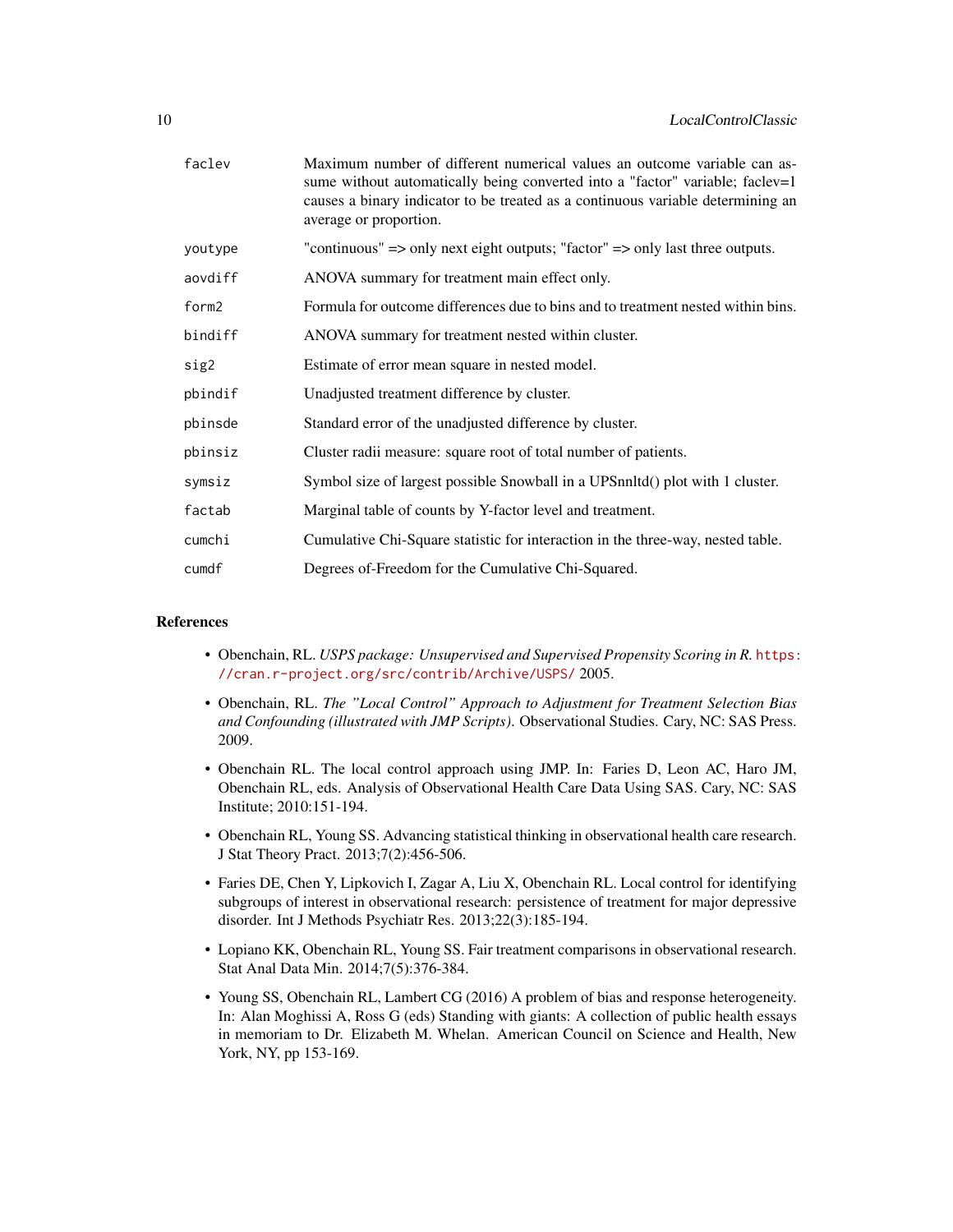#### <span id="page-10-0"></span>Examples

```
data(lindner)
cvars <- c("stent","height","female","diabetic","acutemi",
           "ejecfrac","ves1proc")
numClusters <- c(1, 2, 10, 15, 20, 25, 30, 35, 40, 45, 50)
results <- LocalControlClassic( data = lindner,
                               clusterVars = cvars,
                               treatmentColName = "abcix",
                               outcomeColName = "cardbill",
                               clusterCounts = numClusters)
UPSLTDdist(results,ylim=c(-15000,15000))
```
LocalControlCompetingRisksConfidence

*Calculate confidence intervals around the cumulative incidence functions (CIFs) generated by LocalControl when outcomeType = "survival".*

### Description

Given the output of [LocalControl](#page-3-1), this function produces pointwise standard error estimates for the cumulative incidence functions (CIFs) using a modified version of Choudhury's approach (2002). This function currently supports the creation of 90%, 95%, 98%, and 99% confidence intervals with linear, log(-log), and arcsine transformations of the estimates.

#### Usage

```
LocalControlCompetingRisksConfidence(
  LCCompRisk,
  confLevel = "95%",
  confTransform = "asin"
)
```

| LCCompRisk    | Output from a successful call to LocalControl with outcomeType = "survival".                                         |
|---------------|----------------------------------------------------------------------------------------------------------------------|
| confLevel     | Level of confidence with which the confidence intervals will be formed. Choices<br>are: "90%", "95%", "98%", "99%".  |
| confTransform | Transformation of the confidence intervals, defaults to arcsin ("asin"). "log" and<br>"linear" are also implemented. |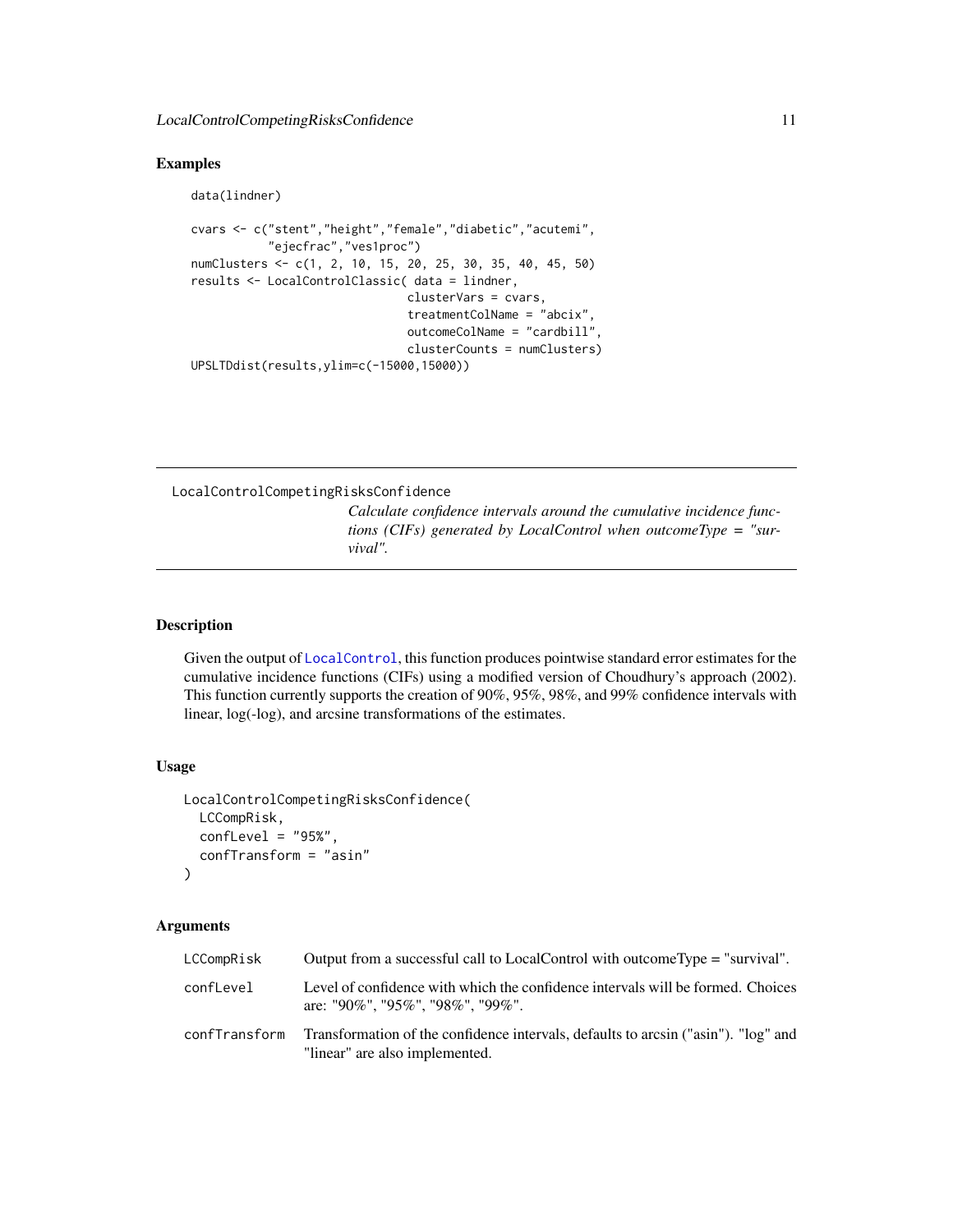#### <span id="page-11-0"></span>References

- Lauve NR, Nelson SJ, Young SS, Obenchain RL, Lambert CG. LocalControl: An R Package for Comparative Safety and Effectiveness Research. Journal of Statistical Software. 2020. p. 1–32. Available from: http://dx.doi.org/10.18637/jss.v096.i04
- Choudhury JB (2002) Non-parametric confidence interval estimation for competing risks analysis: application to contraceptive data. Stat Med 21:1129-1144. doi: 10.1002/sim.1070

### Examples

```
data(cardSim)
results = LocalControl(data = cardSim,
                       outcomeType = "survival",
                       outcomeColName = "status",
                       timeColName = "time",
                       treatmentColName = "drug",
                       treatmentCode = 1,
                       clusterVars = c("age", "bmi"))
```
conf = LocalControlCompetingRisksConfidence(results)

<span id="page-11-1"></span>LocalControlNearestNeighborsConfidence *Provides a bootstrapped confidence interval estimate for LocalControl LTDs.*

#### Description

Given a number of bootstrap iterations and the params used to call [LocalControl](#page-3-1) with outcome-Type = "default", this function calls LocalControl nBootstrap times. The 50% and 95% quantiles are drawn from the distribution of results to produce the LTD confidence intervals.

#### Usage

```
LocalControlNearestNeighborsConfidence(
  data,
  nBootstrap,
  randSeed,
  treatmentColName,
  treatmentCode = "",
  outcomeColName,
  clusterVars,
  labelColName = "",
  numThreads = 1,
  radiusLevels = numeric(),
  radStepType = "exp",
  radDecayRate = 0.8,
```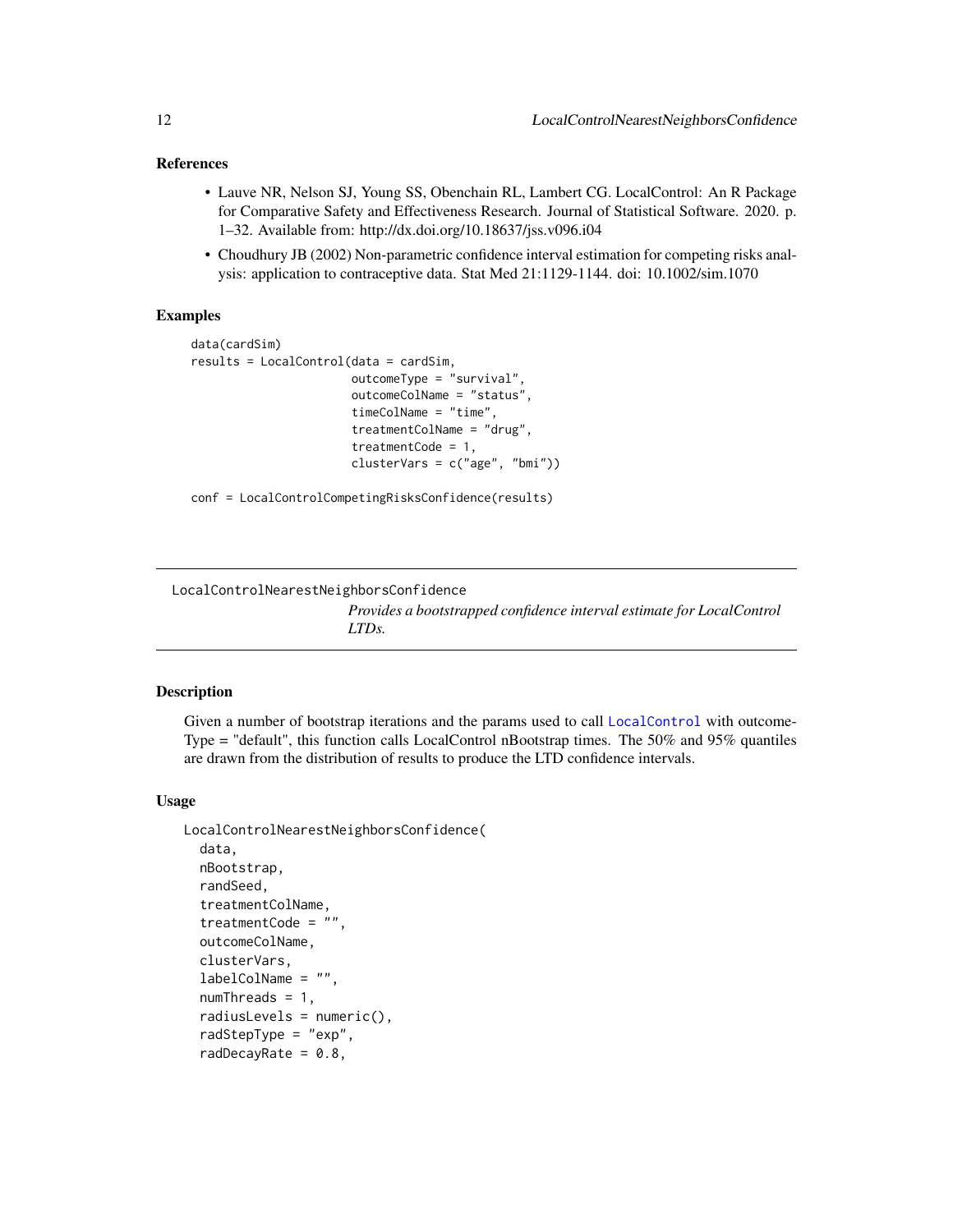```
radMinFract = 0.01,
  normalize = TRUE,
  verbose = FALSE
\mathcal{L}
```

| data             | DataFrame containing all variables which will be used for the analysis.                                                                                                                                                                                                                                                                                                                |
|------------------|----------------------------------------------------------------------------------------------------------------------------------------------------------------------------------------------------------------------------------------------------------------------------------------------------------------------------------------------------------------------------------------|
| nBootstrap       | The number of times to resample and run LocalControl for the confidence inter-<br>vals.                                                                                                                                                                                                                                                                                                |
| randSeed         | The seed used to set random number generator state prior to resampling. No<br>default value, provide one for reproducible results.                                                                                                                                                                                                                                                     |
| treatmentColName |                                                                                                                                                                                                                                                                                                                                                                                        |
|                  | A string containing the name of a column in data. The column contains the<br>treatment variable specifying the treatment groups.                                                                                                                                                                                                                                                       |
| treatmentCode    | (optional) A string containing one of the factor levels from the treatment col-<br>umn. If provided, the corresponding treatment will be considered "Treatment<br>1". Otherwise, the first "level" of the column will be considered the primary<br>treatment.                                                                                                                          |
| outcomeColName   | A string containing the name of a column in data. The column contains the<br>outcome variable to be compared between the treatment groups. If outcomeType<br>= "survival", the outcome column holds the failure/censor assignments.                                                                                                                                                    |
| clusterVars      | A character vector containing column names in data. Each column contains an<br>X-variable, or covariate which will be used to form patient clusters.                                                                                                                                                                                                                                   |
| labelColName     | (optional) A string containing the name of a column from data. The column<br>contains labels for each of the observations in data, defaults to the row indices.                                                                                                                                                                                                                        |
| numThreads       | (optional) An integer value specifying the number of threads which will be as-<br>signed to the analysis. The maximum number of threads varies depending on<br>the system hardware. Defaults to 1 thread.                                                                                                                                                                              |
| radiusLevels     | (optional) By default, Local Control builds a set of radii to fit data. The ra-<br>diusLevels parameter allows users to override the construction by explicitly pro-<br>viding a set of radii.                                                                                                                                                                                         |
| radStepType      | (optional) Used in the generation of correction radii. The step type used to<br>generate each correction radius after the maximum. Currently accepts "unif"<br>and "exp" (default). "unif" for uniform decay ex: (radDecayRate = $0.1$ ) (1, 0.9,<br>0.8, 0.7, , ~minRadFract, 0) " $exp$ " for exponential decay ex: (radDecayRate =<br>0.9) (1, 0.9, 0.81, 0.729, , ~minRadFract, 0) |
| radDecayRate     | (optional) Used in the generation of correction radii. The size of the "step"<br>between each of the generated correction radii. If radStepType == "exp", rad-<br>DecayRate must be a value between $(0,1)$ . This value defaults to 0.8.                                                                                                                                              |
| radMinFract      | (optional) Used in the generation of correction radii. A floating point number<br>representing the smallest fraction of the maximum radius to use as a correction<br>radius.                                                                                                                                                                                                           |
| normalize        | (optional) Logical value. Tells local control if it should or should not normalize<br>the covariates. Default is TRUE.                                                                                                                                                                                                                                                                 |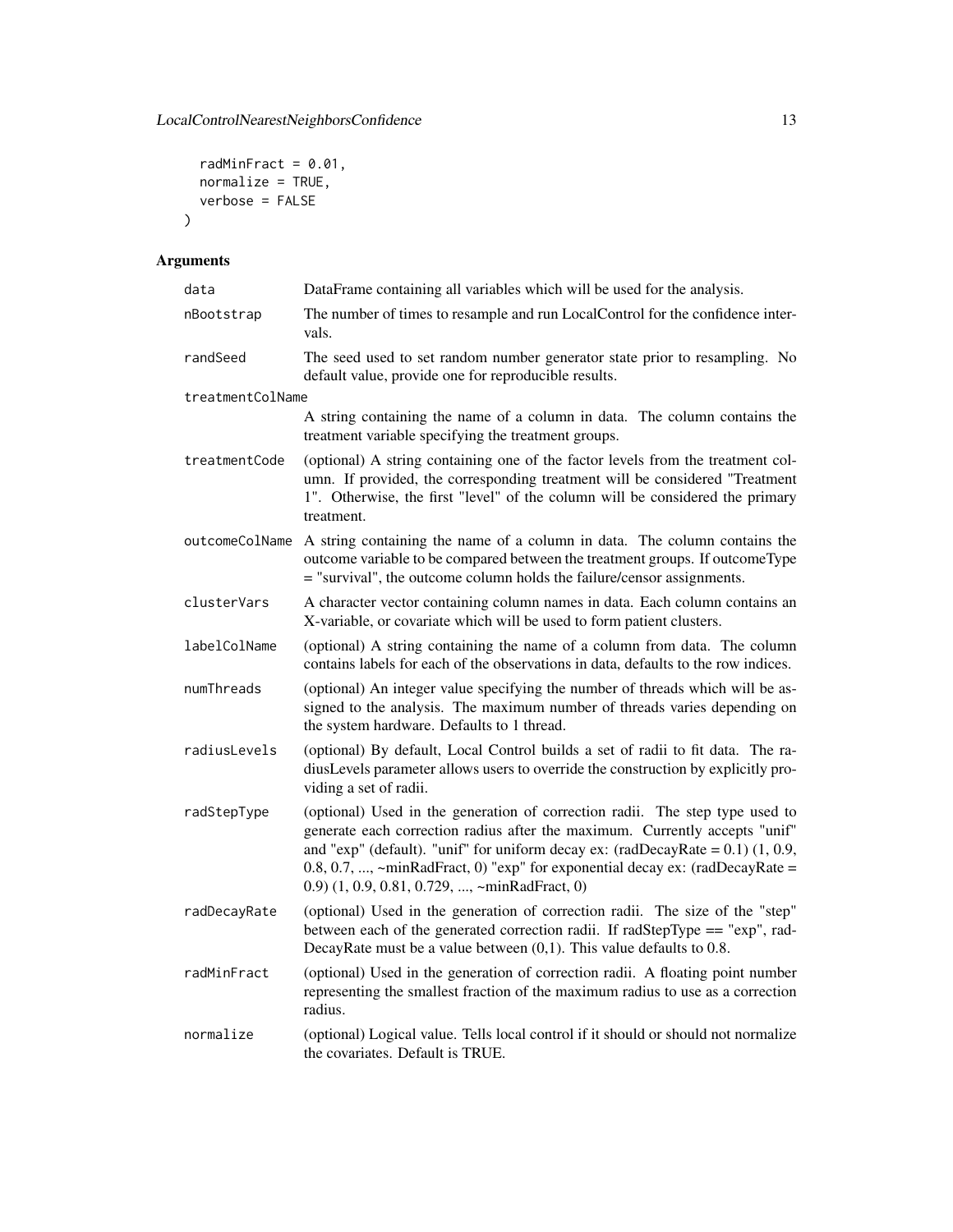<span id="page-13-0"></span>verbose (optional) Logical value. Display or suppress the console output during the call to Local Control. Default is FALSE.

#### References

- Lauve NR, Nelson SJ, Young SS, Obenchain RL, Lambert CG. LocalControl: An R Package for Comparative Safety and Effectiveness Research. Journal of Statistical Software. 2020. p. 1–32. Available from: http://dx.doi.org/10.18637/jss.v096.i04
- Kereiakes DJ, Obenchain RL, Barber BL, Smith A, McDonald M, Broderick TM, Runyon JP, Shimshak TM, Schneider JF, Hattemer CR, Roth EM, Whang DD, Cocks D, Abbottsmith CW. Abciximab provides cost-effective survival advantage in high-volume interventional practice. Am Heart J. 2000 Oct;140(4):603–610. PMID: 11011333

#### Examples

```
## Not run:
#input the abciximab study data of Kereiakes et al. (2000).
data(lindner)
linVars <- c("stent", "height", "female", "diabetic", "acutemi",
             "ejecfrac", "ves1proc")
results <- LocalControl(data = lindner,
                        clusterVars = linVars,
                        treatmentColName = "abcix",
                        outcomeColName = "cardbill",
                        treatmentCode = 1)
#Calculate the confidence intervals via resampling.
confResults = LocalControlNearestNeighborsConfidence(
                                        data = lindner,
                                        clusterVars = linVars,
                                         treatmentColName = "abcix",
                                         outcomeColName = "cardbill",
                                         treatmentCode = 1, nBootstrap = 20)
# Plot the local treatment difference with confidence intervals.
plot(results, confResults)
```
## End(Not run)

```
plot.LocalControlCR Plot cumulative incidence functions (CIFs) from Local Control.
```
#### **Description**

Given the results from LocalControl with outcomeType = "survival", plot a corrected and uncorrected cumulative incidence function (CIF) for both groups.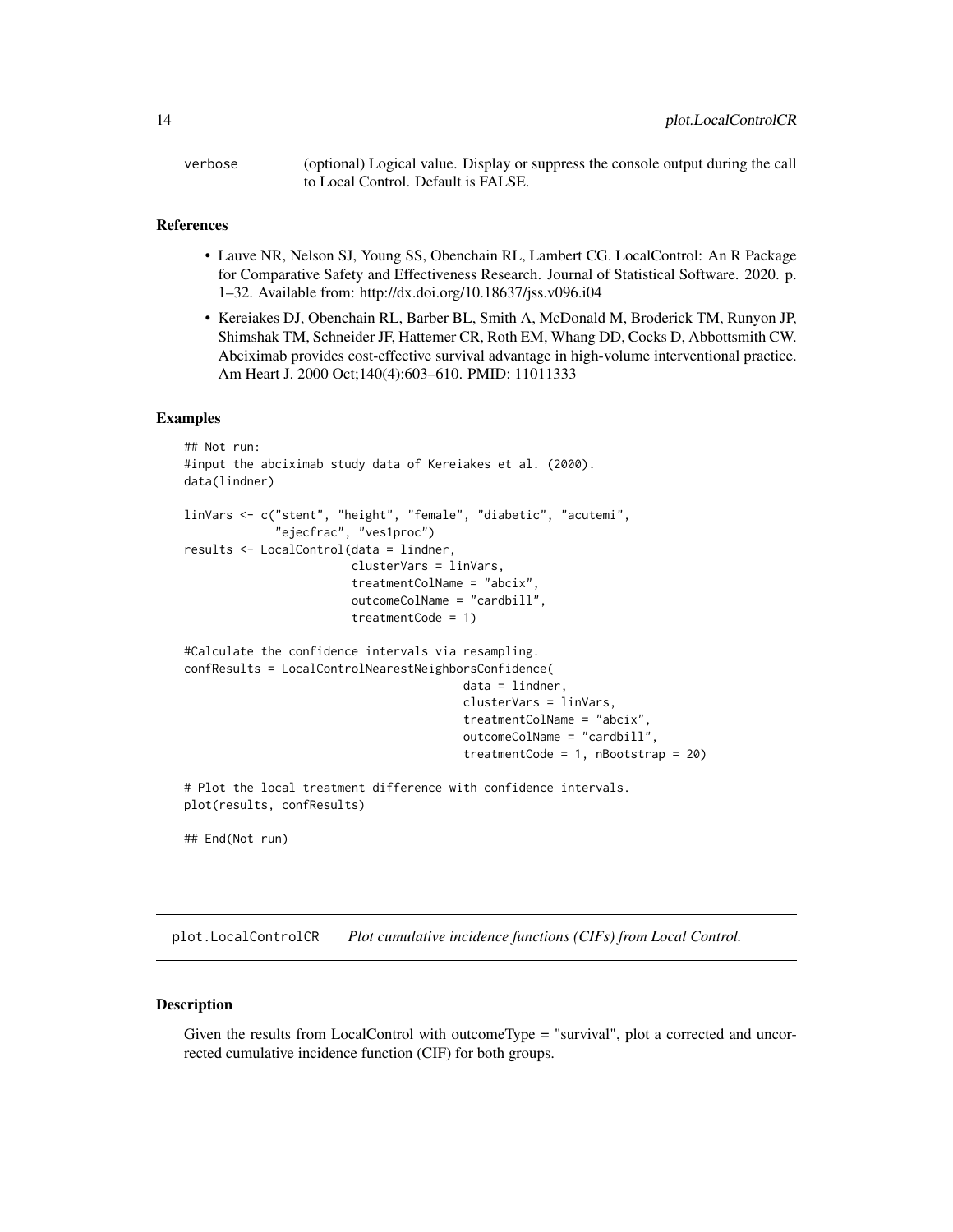# <span id="page-14-0"></span>Usage

```
## S3 method for class 'LocalControlCR'
plot(
 x,
  ...,
 rad2plot,
 xlim,
 ylim = c(0, 1),col1 = "blue",col0 = "red",xlab = "Time",
 ylab = "Cumulative incidence",
 legendLocation = "topleft",
  main = "",group1 = "Treatment 1",
 group0 = "Treatment 0"
)
```
# Arguments

| x        | Return object from LocalControl with outcomeType = "survival".                                                                     |
|----------|------------------------------------------------------------------------------------------------------------------------------------|
| $\ddots$ | Arguments passed on to graphics::plot                                                                                              |
|          |                                                                                                                                    |
| rad2plot | The index or name ("rad_#") of the radius to plot. By default, the radius with<br>pct_informative closest to 0.8 will be selected. |
| xlim     | The x axis bounds. Defaults to $c(0, max(lccrResults $Failtimes)).$                                                                |
| ylim     | The y axis bounds. Defaults to $c(0,1)$ .                                                                                          |
| col1     | The plot color for group 1.                                                                                                        |
| col0     | The plot color for group 0.                                                                                                        |
| xlab     | The x axis label. Defaults to "Time".                                                                                              |
| ylab     | The y axis label. Defaults to "Cumulative incidence".                                                                              |
|          | legendLocation The location to place the legend. Default "topleft".                                                                |
| main     | The main plot title. Default is empty.                                                                                             |
| group1   | The name of the primary group (Treatment 1).                                                                                       |
| group0   | The name of the secondary group (Treatment 0).                                                                                     |

# References

• Lauve NR, Nelson SJ, Young SS, Obenchain RL, Lambert CG. LocalControl: An R Package for Comparative Safety and Effectiveness Research. Journal of Statistical Software. 2020. p. 1–32. Available from: http://dx.doi.org/10.18637/jss.v096.i04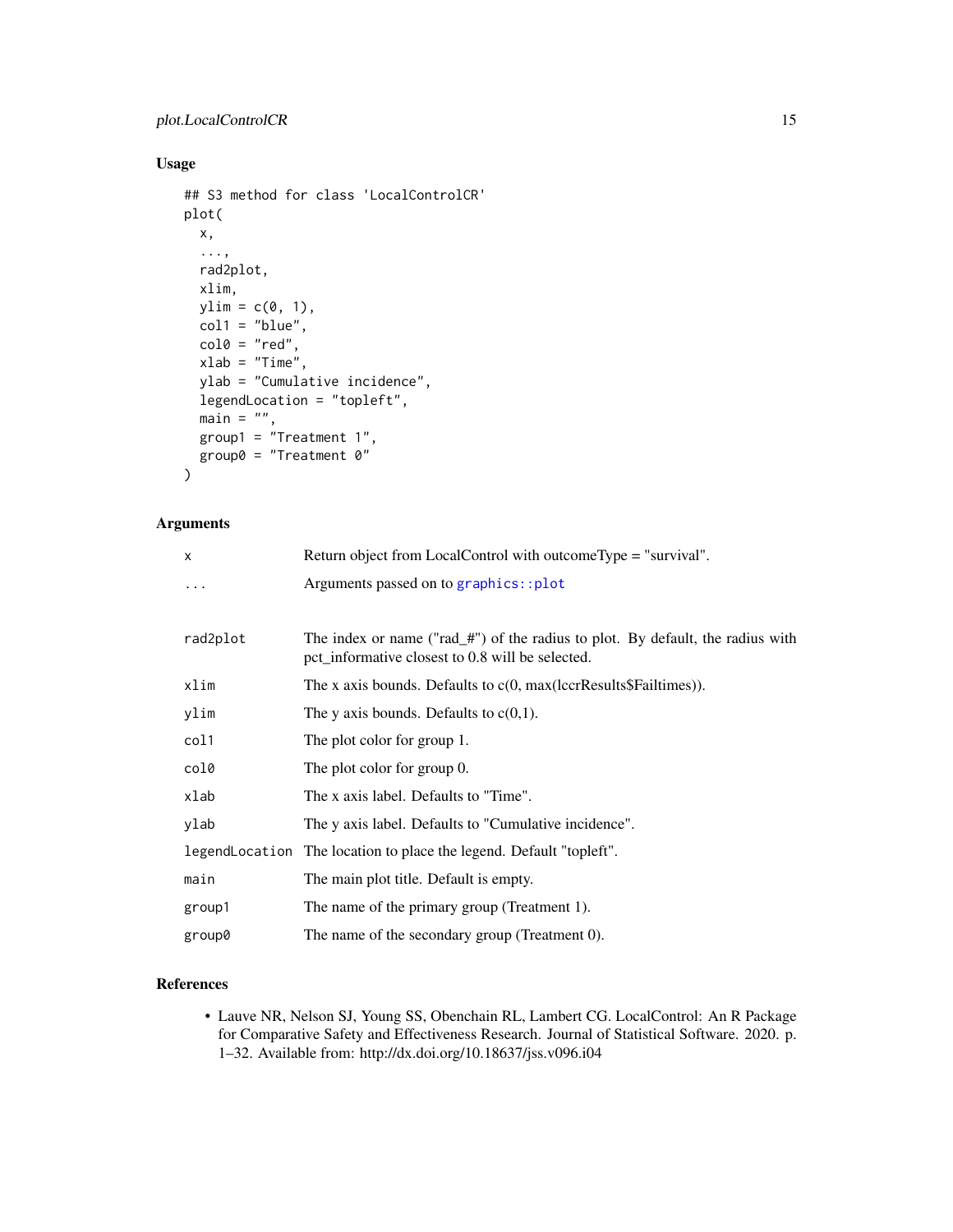# Examples

```
data("cardSim")
results = LocalControl(data = cardSim,
                       outcomeType = "survival",
                       outcomeColName = "status",
                       timeColName = "time",
                       treatmentColName = "drug",
                       treatmentCode = 1,
                       clusterVars = c("age", "bmi"))
plot(results)
```
<span id="page-15-1"></span>plot.LocalControlCS *Plots the local treatment difference as a function of radius for Local-Control.*

# Description

Creates a plot where the y axis represents the local treatment difference, while the x axis represents the percentage of the maximum radius. If the confidence summary (nnConfidence) is provided, the 50% and 95% confidence estimates are also plotted.

#### Usage

```
## S3 method for class 'LocalControlCS'
plot(
 x,
  ...,
 nnConfidence,
 ylim,
  legendLocation = "bottomleft",
 ylab = "LTD",xlab = "Fraction of maximum radius",
 main = ""\lambda
```

| $\mathsf{x}$ | Return object from LocalControl with "default" outcomeType.         |
|--------------|---------------------------------------------------------------------|
| $\ddotsc$    | Arguments passed on to graphics::plot                               |
|              |                                                                     |
| nnConfidence | Return object from LocalControlNearestNeighborsConfidence           |
| ylim         | The y axis bounds. Defaults to $c(0,1)$ .                           |
|              | legendLocation The location to place the legend. Default "topleft". |
| ylab         | The y axis label. Defaults to "LTD".                                |
| xlab         | The x axis label. Defaults to "Fraction of maximum radius".         |
| main         | The main plot title. Default is empty.                              |

<span id="page-15-0"></span>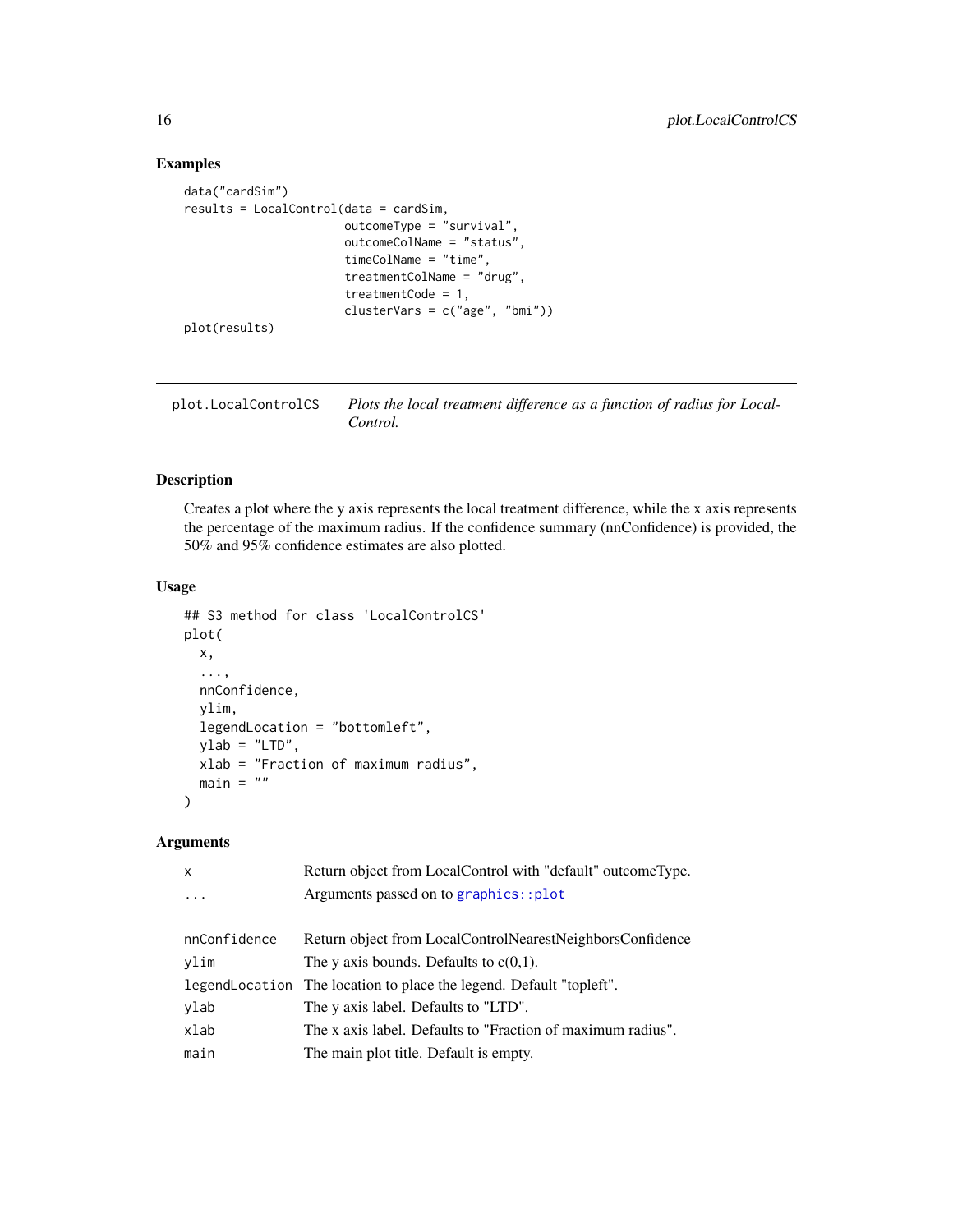#### <span id="page-16-0"></span>SPSbalan 17

#### References

• Lauve NR, Nelson SJ, Young SS, Obenchain RL, Lambert CG. LocalControl: An R Package for Comparative Safety and Effectiveness Research. Journal of Statistical Software. 2020. p. 1–32. Available from: http://dx.doi.org/10.18637/jss.v096.i04

#### Examples

```
data(lindner)
# Specify clustering variables.
linVars <- c("stent", "height", "female", "diabetic",
          "acutemi", "ejecfrac", "ves1proc")
# Call Local Control once.
linRes <- LocalControl(data = lindner,
                  clusterVars = linVars,
                  treatmentColName = "abcix",
                  outcomeColName = "cardbill",
                  treatmentCode = 1)
# Plot the local treatment differences from Local Control without
# confidence intervals.
plot(linRes, ylim = c(-6000, 3600))
#If the confidence intervals are calculated:
#linConfidence = LocalControlNearestNeighborsConfidence(
# data = lindner,
# clusterVars = linVars,
# treatmentColName = "abcix",
# outcomeColName = "cardbill",
# treatmentCode = 1, nBootstrap = 100)
# Plot the local treatment difference with confidence intervals.
#plot(linRes, linConfidence)
```
<span id="page-16-1"></span>

SPSbalan *Test for Within-Bin X-covariate Balance in Supervised Propensiy Scoring*

# Description

Test for Conditional Independence of X-covariate Distributions from Treatment Selection within Given, Adjacent PS Bins. The second step in Supervised Propensity Scoring analyses is to verify that baseline X-covariates have the same distribution, regardless of treatment, within each fitted PS bin.

#### Usage

```
SPSbalan(envir, dframe, trtm, yvar, qbin, xvar, faclev = 3)
```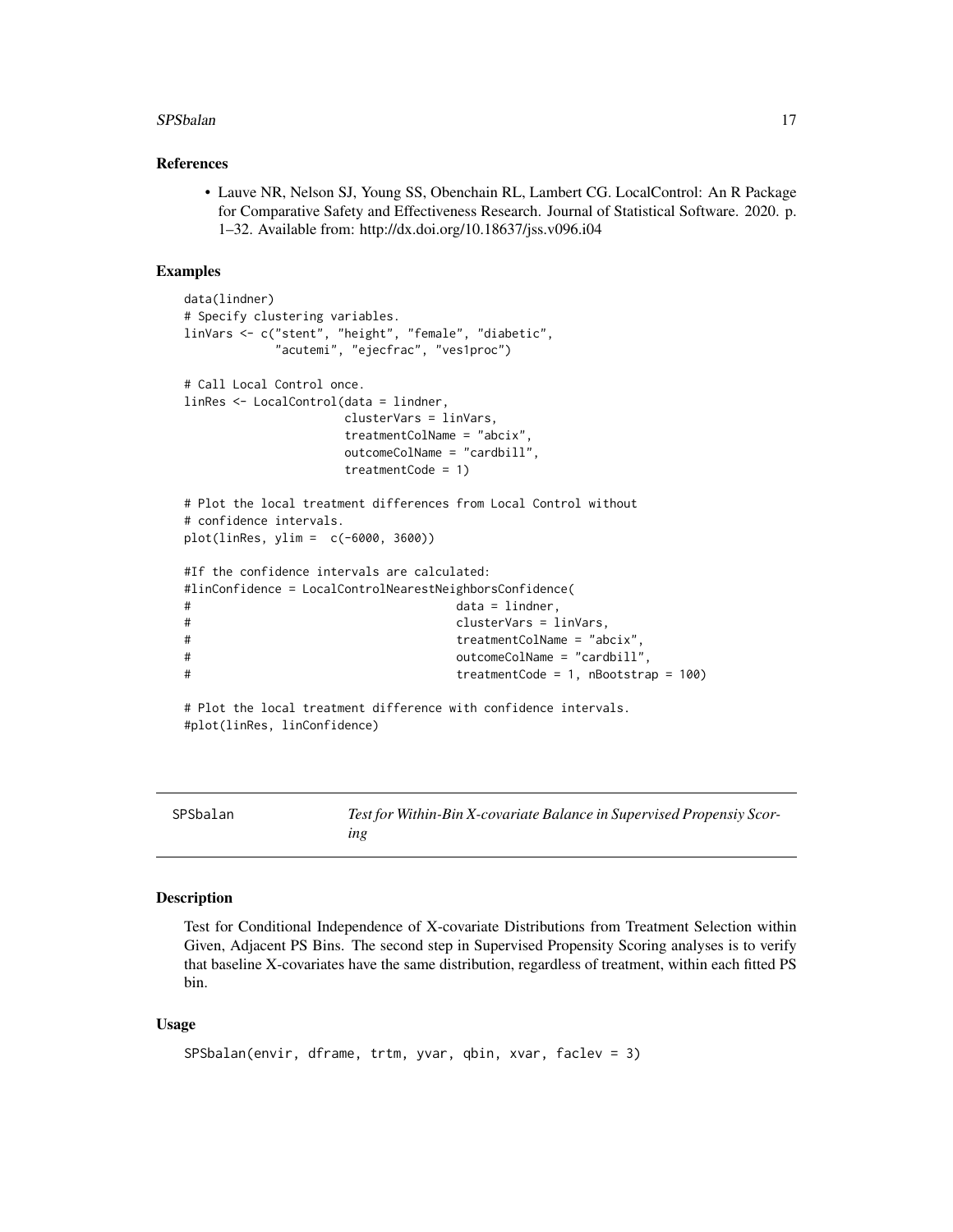#### Arguments

| envir  | The local control environment                                                                                                                                                                                                                    |
|--------|--------------------------------------------------------------------------------------------------------------------------------------------------------------------------------------------------------------------------------------------------|
| dframe | Name of augmented data.frame written to the appn="" argument of SPSlogit().                                                                                                                                                                      |
| trtm   | Name of the two-level treatment factor variable.                                                                                                                                                                                                 |
| yvar   | The outcome variable.                                                                                                                                                                                                                            |
| qbin   | Name of variable containing bin numbers.                                                                                                                                                                                                         |
| xvar   | Name of one baseline covariate X variable used in the SPSlogit() PS model.                                                                                                                                                                       |
| faclev | Maximum number of different numerical values an X-covariate can assume<br>without automatically being converted into a "factor" variable; faclev=1 causes a<br>binary indicator to be treated as a continuous variable determining a proportion. |

#### Value

An output list object of class SPSbalan. The first four are returned with a continuous x-variable. The next 4 are used if it is a factor variable.

- aovdiffANOVA output for marginal test.
- form2Formula for differences in X due to bins and to treatment nested within bins.
- bindiffANOVA output for the nested within bin model.
- df3Output data.frame containing 3 variables: X-covariate, treatment and bin.
- factabMarginal table of counts by X-factor level and treatment.
- tabThree-way table of counts by X-factor level, treatment and bin.
- cumchiCumulative Chi-Square statistic for interaction in the three-way, nested table.
- cumdfDegrees of-Freedom for the Cumulative Chi-Squared.

# Author(s)

Bob Obenchain <wizbob@att.net>

#### References

- Cochran WG. (1968) The effectiveness of adjustment by subclassification in removing bias in observational studies. *Biometrics* 24: 205-213.
- Obenchain RL. (2011) USPSinR.pdf USPS R-package vignette, 40 pages.
- Rosenbaum PR, Rubin RB. (1983) The Central Role of the Propensity Score in Observational Studies for Causal Effects. *Biometrika* 70: 41-55.
- Rosenbaum PR, Rubin DB. (1984) Reducing Bias in Observational Studies Using Subclassification on a Propensity Score. *J Amer Stat Assoc* 79: 516-524.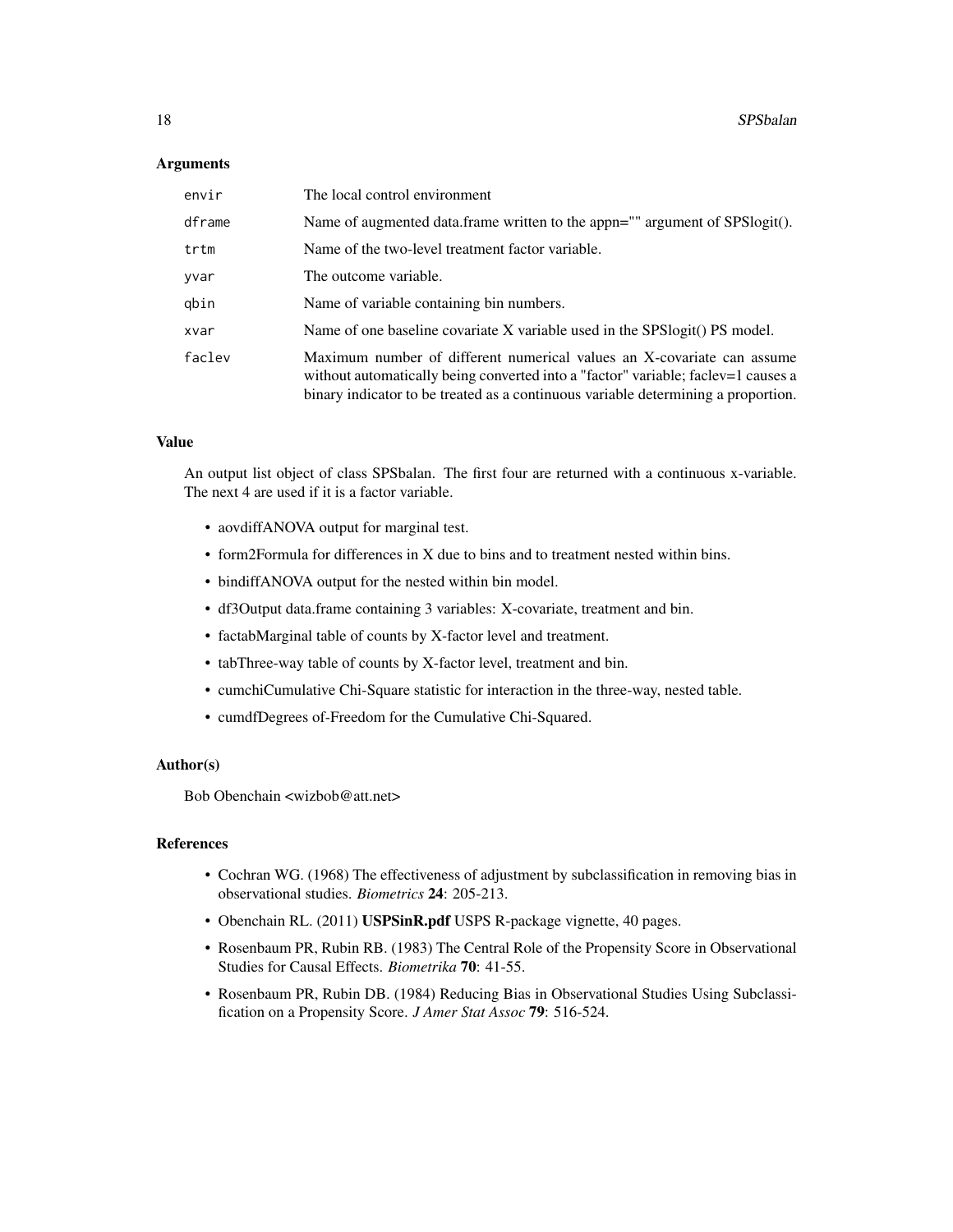<span id="page-18-0"></span>

### Description

Express Expected Outcome by Treatment as LOESS Smooths of Fitted Propensity Scores.

# Usage

```
SPSloess(
  envir,
  dframe,
  trtm,
  pscr,
  yvar,
  faclev = 3,
  deg = 2,
  span = 0.75,
  fam = "symmetric"
)
```
# Arguments

| envir  | Local control classic environment.                                                                                                                                                                                                         |
|--------|--------------------------------------------------------------------------------------------------------------------------------------------------------------------------------------------------------------------------------------------|
| dframe | data.frame of the form returned by SPSlogit().                                                                                                                                                                                             |
| trtm   | the two-level factor on the left-hand-side in the formula argument to SPSlogit().                                                                                                                                                          |
| pscr   | fitted propensity scores of the form returned by SPSlogit().                                                                                                                                                                               |
| yvar   | continuous outcome measure or result unknown at the time patient was assigned<br>(possibly non-randomly) to treatment; "NA"s are allowed in yvar.                                                                                          |
| faclev | optional; maximum number of distinct numerical values a variable can assume<br>and yet still be converted into a factor variable; factor-1 causes a binary indica-<br>tor to be treated as a continuous variable determining a proportion. |
| deg    | optional; degree (1=linear or 2=quadratic) of the local fit.                                                                                                                                                                               |
| span   | optional; span $(0 \text{ to } 2)$ argument for the loess $()$ function.                                                                                                                                                                   |
| fam    | optional; "gaussian" or "symmetric".                                                                                                                                                                                                       |

# Details

#### SPSloess

Once one has fitted a somewhat smooth curve through scatters of observed outcomes, Y, versus the fitted propensity scores, X, for the patients in each of the two treatment groups, one can consider the question: "Over the range where both smooth curves are defined (i.e. their common support), what is the (weighted) average signed difference between these two curves?"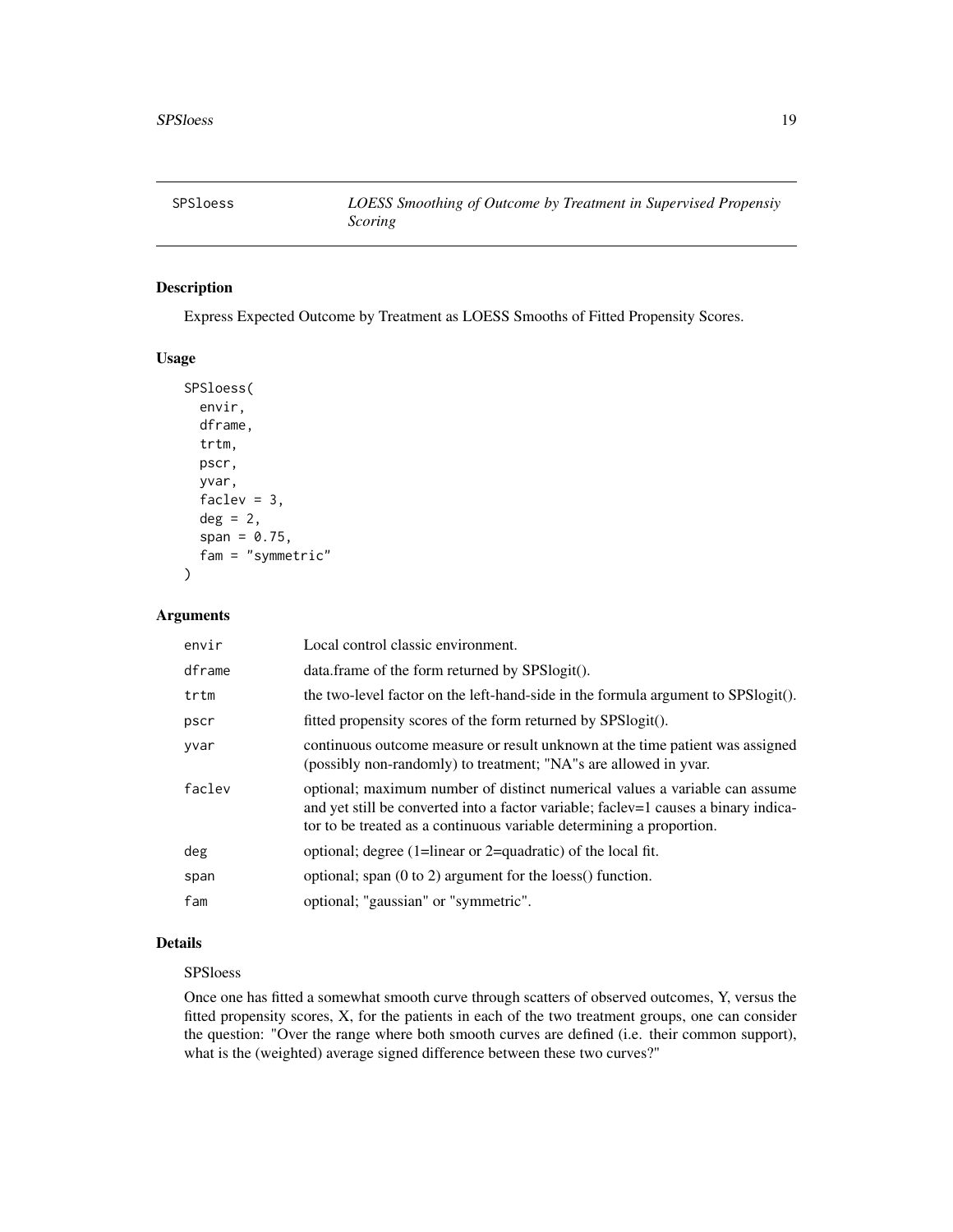If the distribution of patients (either treated or untreated) were UNIFORM over this range, the (unweighted) average signed difference (treated minus untreated) would be an appropriate estimate of the overall difference in outcome due to choice of treatment.

Histogram patient counts within 100 cells of width 0.01 provide a naive "non-parametric density estimate" for the distribution of total patients (treated or untreated) along the propensity score axis. The weighted average difference (and standard error) displayed by SPSsmoot() are based on an R density() smooth of these counts.

In situations where the propensity scoring distribution for all patients in a therapeutic class is known to differ from that of the patients within the current study, that population weighted average would also be of interest. Thus the SPSloess() output object contains two data frames, logrid and lofit, useful in further computations.

- logridloess grid data.frame containing 11 variables and 100 observations. The PS variable contains propensity score "cell means" of 0.005 to 0.995 in steps of 0.010. Variables F0, S0 and C0 for treatment 0 and variables F1, S1 and C1 for treatment 1 contain fitted smooth spline values, standard error estimates and patient counts, respectively. The DIF variable is simply (F1\-F0), the SED variable is sqrt( $S1\$ <sup>2</sup>+S0\^2), the HST variable is proportional to (C0+C1), and the DEN variable is the estimated probability density of patients along the PS axis. Observations with "NA" for variables F0, S0, F1 or S1 represent "extremes" where the lowess fits could not be extrapolated because no observed outcomes were available.
- losub0, losub1loess fit data.frame contains 4 variables for each distinct PS value in lofit. These 4 variables are named PS, YAVG, TRT==0 and 1, respectively, and FIT = spline prediction for the specified degrees-of-freedom (default df=1.)
- spanloess span setting.
- lotdifoutcome treatment difference mean.
- lotsdeoutcome treatment difference standard deviation.

#### Author(s)

Bob Obenchain <wizbob@att.net>

#### References

Cleveland WS, Devlin SJ. (1988) Locally-weighted regression: an approach to regression analysis by local fitting. *J Amer Stat Assoc* 83: 596-610.

Cleveland WS, Grosse E, Shyu WM. (1992) Local regression models. Chapter 8 of Statistical Models in S eds Chambers JM and Hastie TJ. *Wadsworth & Brooks/Cole*.

Obenchain RL. (2011) USPSinR.pdf USPS R-package vignette, 40 pages.

Ripley BD, loess() based on the 'cloess' package of Cleveland, Grosse and Shyu.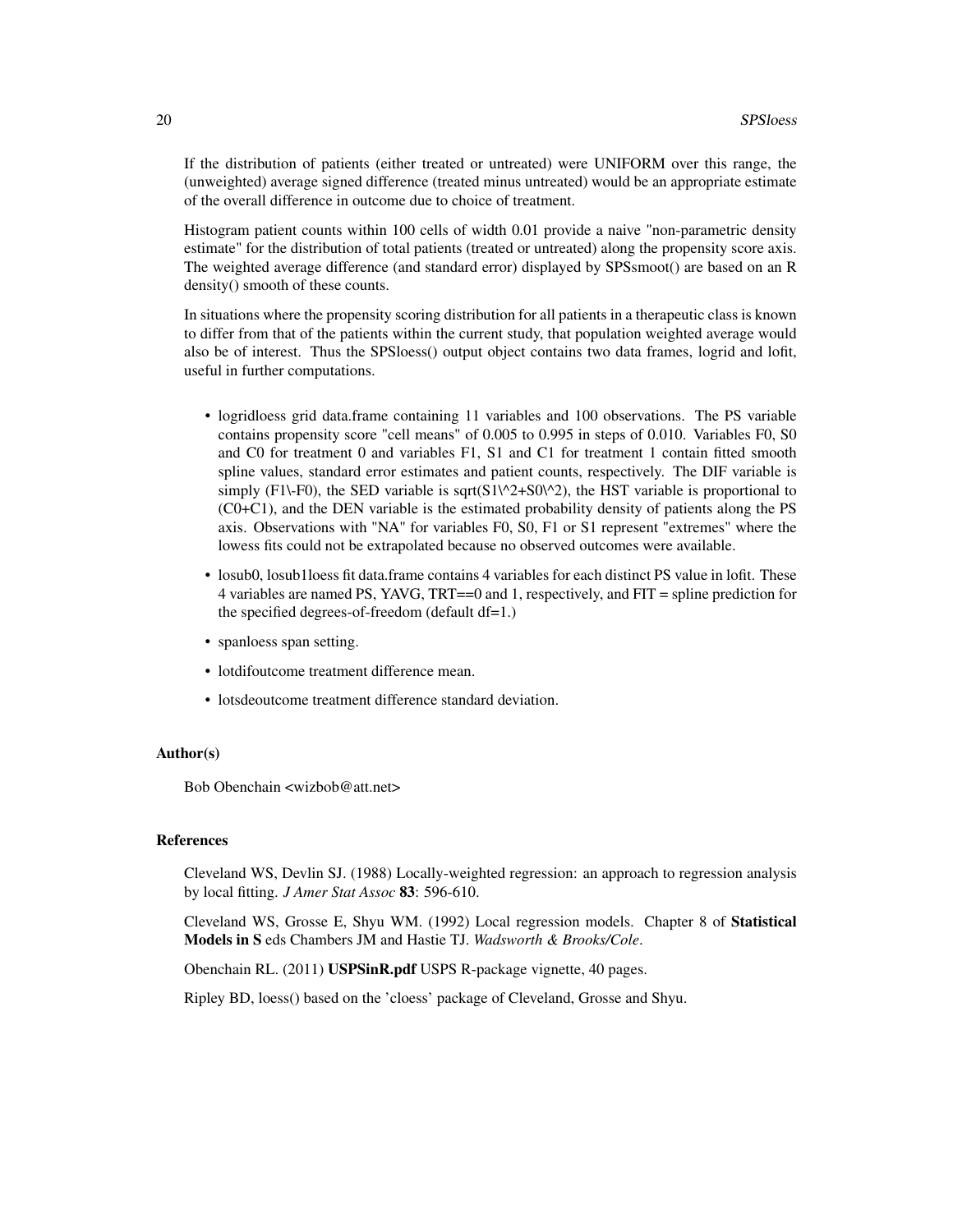<span id="page-20-1"></span><span id="page-20-0"></span>

# Description

Use a logistic regression model to predict Treatment Selection from Patient Baseline X-covariates in Supervised Propensity Scoring.

#### Usage

SPSlogit(envir, dframe, form, pfit, prnk, qbin, bins = 5, appn = "")

#### Arguments

| envir  | name of the working local control classic environment.                                                                                                                        |
|--------|-------------------------------------------------------------------------------------------------------------------------------------------------------------------------------|
| dframe | data.frame containing X, t and Y variables.                                                                                                                                   |
| form   | Valid formula for $g/m$ ) with family = binomial(), with the two-level treatment<br>factor variable as the left-hand-side of the formula.                                     |
| pfit   | Name of variable to store PS predictions.                                                                                                                                     |
| prnk   | Name of variable to store tied-ranks of PS predictions.                                                                                                                       |
| qbin   | Name of variable to store the assigned bin number for each patient.                                                                                                           |
| bins   | optional; number of adjacent PS bins desired; default to 5.                                                                                                                   |
| appn   | optional; append the pfit, prank and qbin variables to the input dfname when<br>appn=="", else save augmented data.frame to name specified within a non-blank<br>appn string. |

#### Details

The first phase of Supervised Propensity Scoring is to develop a logit (or probit) model predicting treatment choice from patient baseline X characteristics. SPSlogit uses a call to glm()with family  $=$ binomial() to fit a logistic regression.

#### Value

An output list object of class SPSlogit:

- dframeName of input data.frame containing X, t & Y variables.
- dfoutnamName of output data.frame augmented by pfit, prank and qbin variables.
- trtmName of two-level treatment factor variable.
- formglm() formula for logistic regression.
- pfitName of predicted PS variable.
- prankName of variable containing PS tied-ranks.
- qbinName of variable containing assigned PS bin number for each patient.
- binsNumber of adjacent PS bins desired.
- glmobjOutput object from invocation of glm() with family = binomial().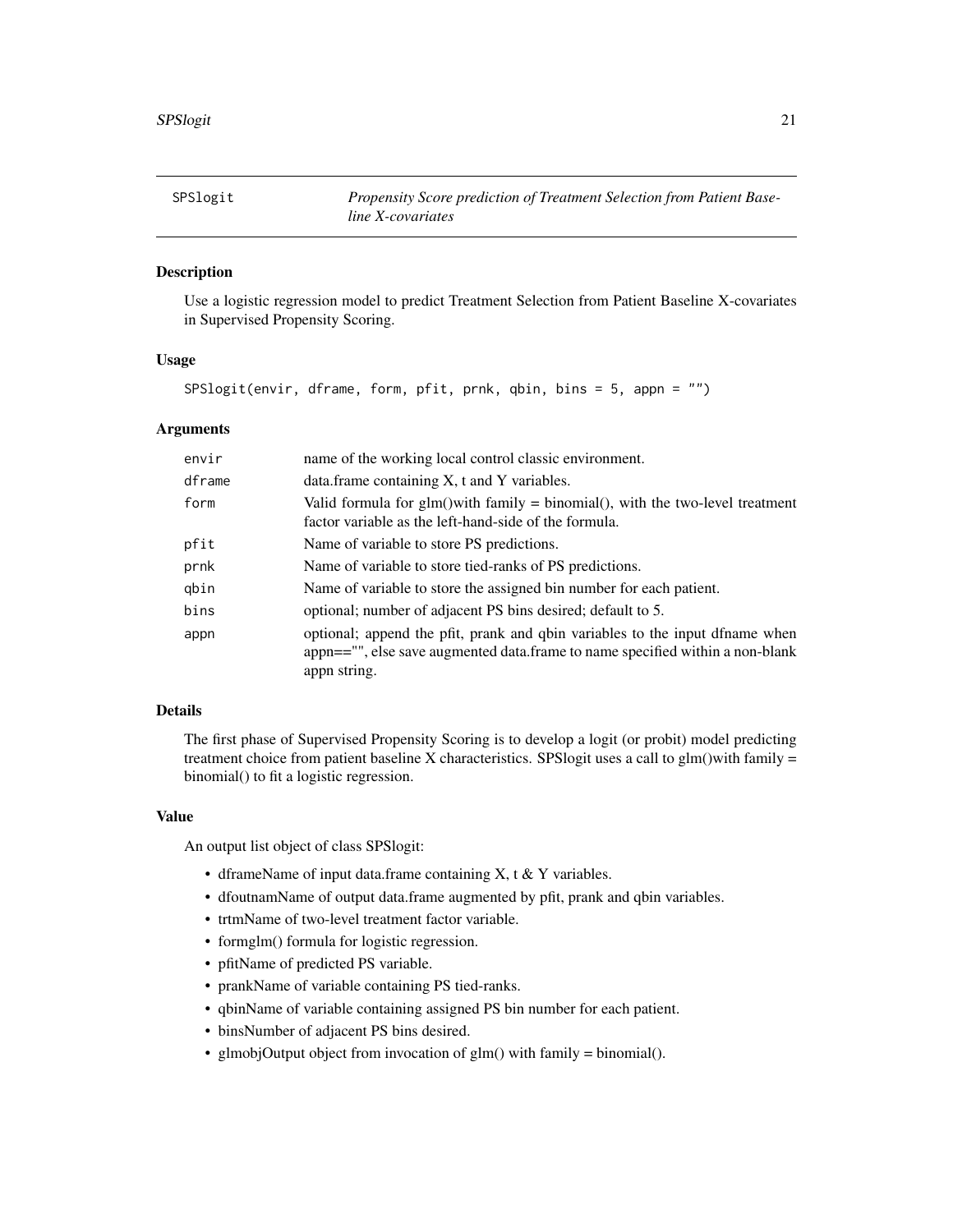#### Author(s)

Bob Obenchain <wizbob@att.net>

#### References

Cochran WG. (1968) The effectiveness of adjustment by subclassification in removing bias in observational studies. *Biometrics* 24: 205-213.

Kereiakes DJ, Obenchain RL, Barber BL, et al. (2000) Abciximab provides cost effective survival advantage in high volume interventional practice. *Am Heart J* 140: 603-610.

Obenchain RL. (2011) USPSinR.pdf USPS R-package vignette, 40 pages.

Rosenbaum PR, Rubin RB. (1983) The Central Role of the Propensity Score in Observational Studies for Causal Effects. *Biometrika* 70: 41-55.

Rosenbaum PR, Rubin DB. (1984) Reducing Bias in Observational Studies Using Subclassification on a Propensity Score. *J Amer Stat Assoc* 79: 516-524.

#### See Also

[SPSbalan](#page-16-1), [SPSnbins](#page-21-1) and [SPSoutco](#page-22-1).

<span id="page-21-1"></span>SPSnbins *Change the Number of Bins in Supervised Propensiy Scoring*

# Description

Change the Number of Bins in Supervised Propensiy Scoring

#### Usage

```
SPSnbins(envir, dframe, prnk, qbin, bins = 8)
```
#### **Arguments**

| envir  | name of the working local control classic environment.                   |
|--------|--------------------------------------------------------------------------|
| dframe | Name of data.frame of the form output by SPSlogit().                     |
| prnk   | Name of PS tied-rank variable from previous call to SPSlogit().          |
| abin   | Name of variable to contain the re-assigned bin number for each patient. |
| bins   | Number of PS bins desired.                                               |

#### Details

Part or all of the first phase of Supervised Propensity Scoring will need to be redone if SPSbalan() detects dependence of within-bin X-covariate distributions upon treatment choice. Use SPSnbins() to change (increase) the number of adjacent PS bins. If this does not achieve balance, invoke SPSlogit() again to modify the form of your PS logistic model, typically by adding interaction and/or curvature terms in continuous X-covariates.

<span id="page-21-0"></span>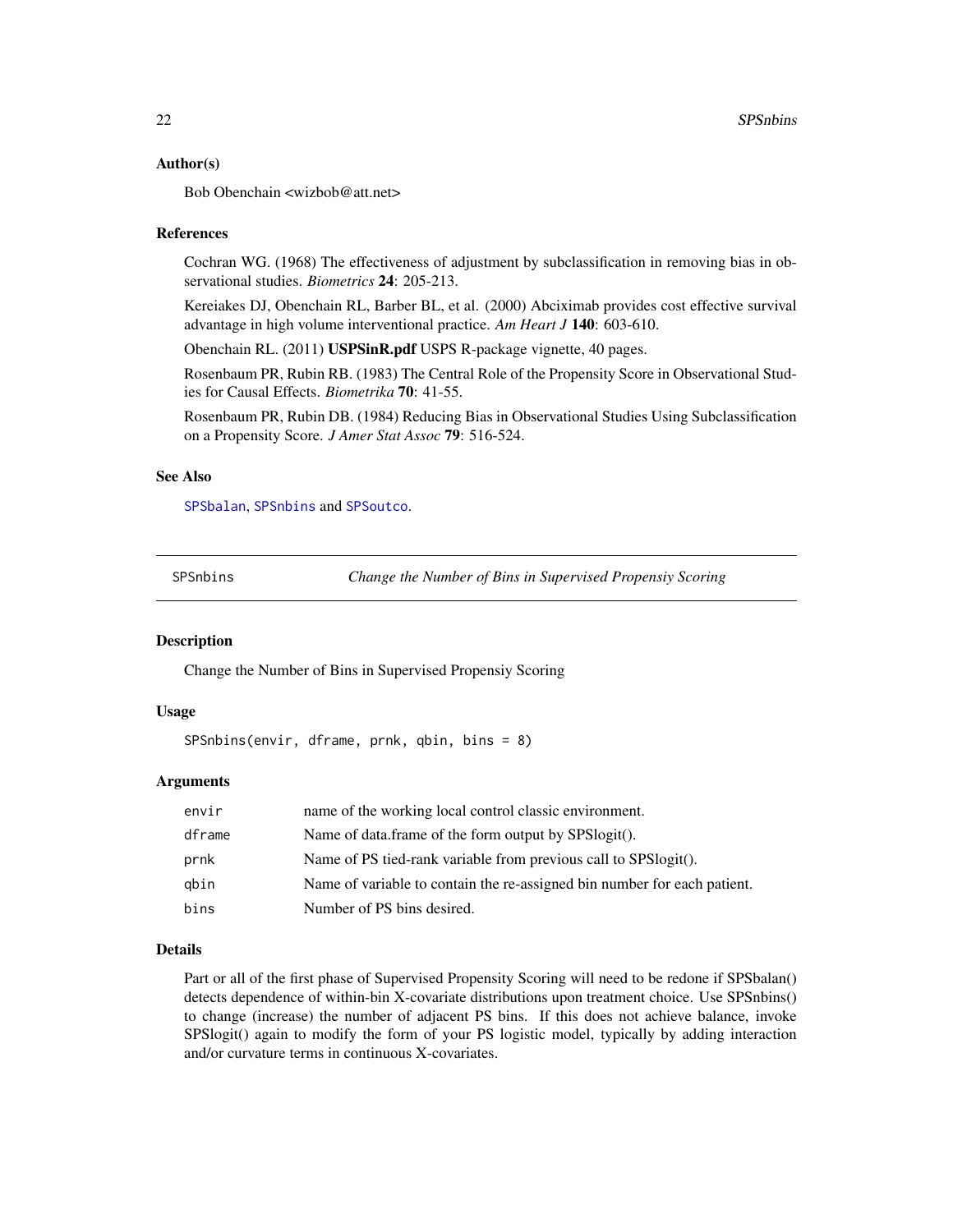#### <span id="page-22-0"></span>SPSoutco 23

# Value

An output data.frame with new variables inserted:

• dframe2Modified version of the data.frame specified as the first argument to SPSnbins().

#### Author(s)

Bob Obenchain <wizbob@att.net>

### References

Cochran WG. (1968) The effectiveness of adjustment by subclassification in removing bias in observational studies. *Biometrics* 24: 205-213.

Obenchain RL. (2011) USPSinR.pdf USPS R-package vignette, 40 pages.

Rosenbaum PR, Rubin DB. (1984) Reducing Bias in Observational Studies Using Subclassification on a Propensity Score. *J Amer Stat Assoc* 79: 516-524.

#### See Also

[SPSlogit](#page-20-1), [SPSbalan](#page-16-1) and [SPSoutco](#page-22-1).

<span id="page-22-1"></span>

| SPSoutco | Examine Treatment Differences on an Outcome Measure in Supervised |
|----------|-------------------------------------------------------------------|
|          | <b>Propensiy Scoring</b>                                          |

### Description

Examine Within-Bin Treatment Differences on an Outcome Measure and Average these Differences across Bins.

#### Usage

SPSoutco(envir, dframe, trtm, qbin, yvar, faclev = 3)

| envir  | name of the working local control classic environment.                                                                                                                                                                                                          |
|--------|-----------------------------------------------------------------------------------------------------------------------------------------------------------------------------------------------------------------------------------------------------------------|
| dframe | Name of augmented data.frame written to the appn="" argument of SPSlogit().                                                                                                                                                                                     |
| trtm   | Name of treatment factor variable.                                                                                                                                                                                                                              |
| qbin   | Name of variable containing the PS bin number for each patient.                                                                                                                                                                                                 |
| yvar   | Name of an outcome Y variable.                                                                                                                                                                                                                                  |
| faclev | Maximum number of different numerical values an X-covariate can assume<br>without automatically being converted into a "factor" variable; faclev=1 causes<br>a binary indicator to be treated as a continuous variable determining an average<br>or proportion. |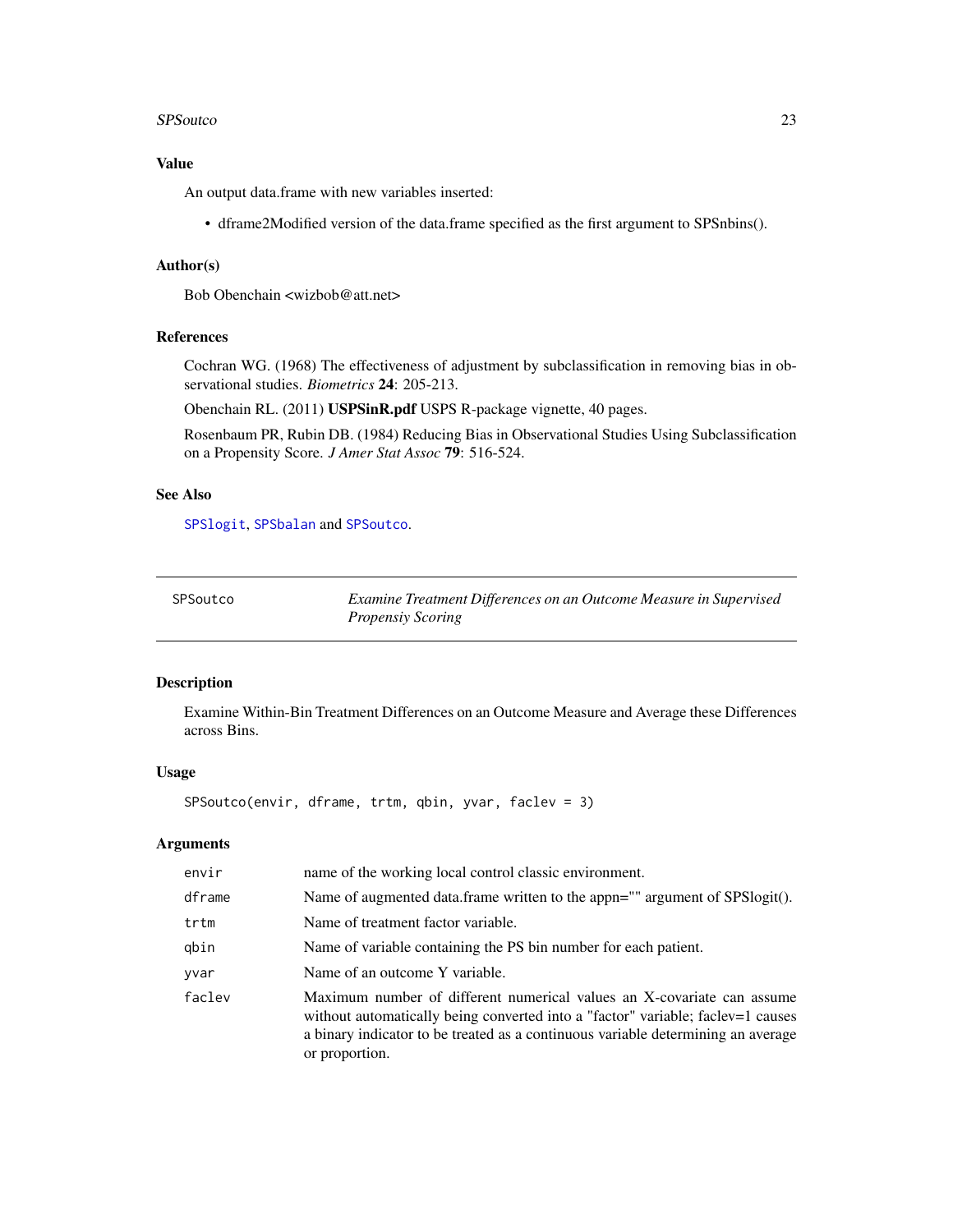#### Details

Once the second phase of Supervised Propensity Scoring confirms, using SPSbalan(), that Xcovariate Distributions have been Balanced Within-Bins, the third phase can start: Examining Within-Bin Outcome Difference due to Treatment and Averaging these Differences across Bins. Graphical displays of SPSoutco() results feature R barplot() invocations.

#### Value

An output list object of class SPSoutco:

- dframeName of augmented data.frame written to the appn="" argument of SPSlogit().
- trtmName of the two-level treatment factor variable.
- yvarName of an outcome Y variable.
- binsNumber of variable containing bin numbers.
- PStdifCharacter string describing the treatment difference.
- rawmeanUnadjusted outcome mean by treatment group.
- rawvarsUnadjusted outcome variance by treatment group.
- rawfreqNumber of patients by treatment group.
- ratdifUnadjusted mean outcome difference between treatments.
- ratsdeStandard error of unadjusted mean treatment difference.
- binmeanUnadjusted mean outcome by cluster and treatment.
- binvarsUnadjusted variance by cluster and treatment.
- binfreqNumber of patients by bin and treatment.
- awbdifAcross cluster average difference with cluster size weights.
- awbsdeStandard error of awbdif.
- wwbdifAcross cluster average difference, inverse variance weights.
- wwbsdeStandard error of wwbdif.
- formFormula for overall, marginal treatment difference on X-covariate.
- faclevMaximum number of different numerical values an X-covariate can assume without automatically being converted into a "factor" variable; faclev=1 causes a binary indicator to be treated as a continuous variable determining an average or proportion.
- youtype"contin"uous => only next six outputs; "factor" => only last four outputs.
- aovdiffANOVA output for marginal test.
- form2Formula for differences in X due to bins and to treatment nested within bins.
- bindiffANOVA summary for treatment nested within bin.
- pbindifUnadjusted treatment difference by cluster.
- pbinsdeStandard error of the unadjusted difference by cluster.
- pbinsizCluster radii measure: square root of total number of patients.
- factabMarginal table of counts by Y-factor level and treatment.
- tabThree-way table of counts by Y-factor level, treatment and bin.
- cumchiCumulative Chi-Square statistic for interaction in the three-way, nested table.
- cumdfDegrees of-Freedom for the Cumulative Chi-Squared.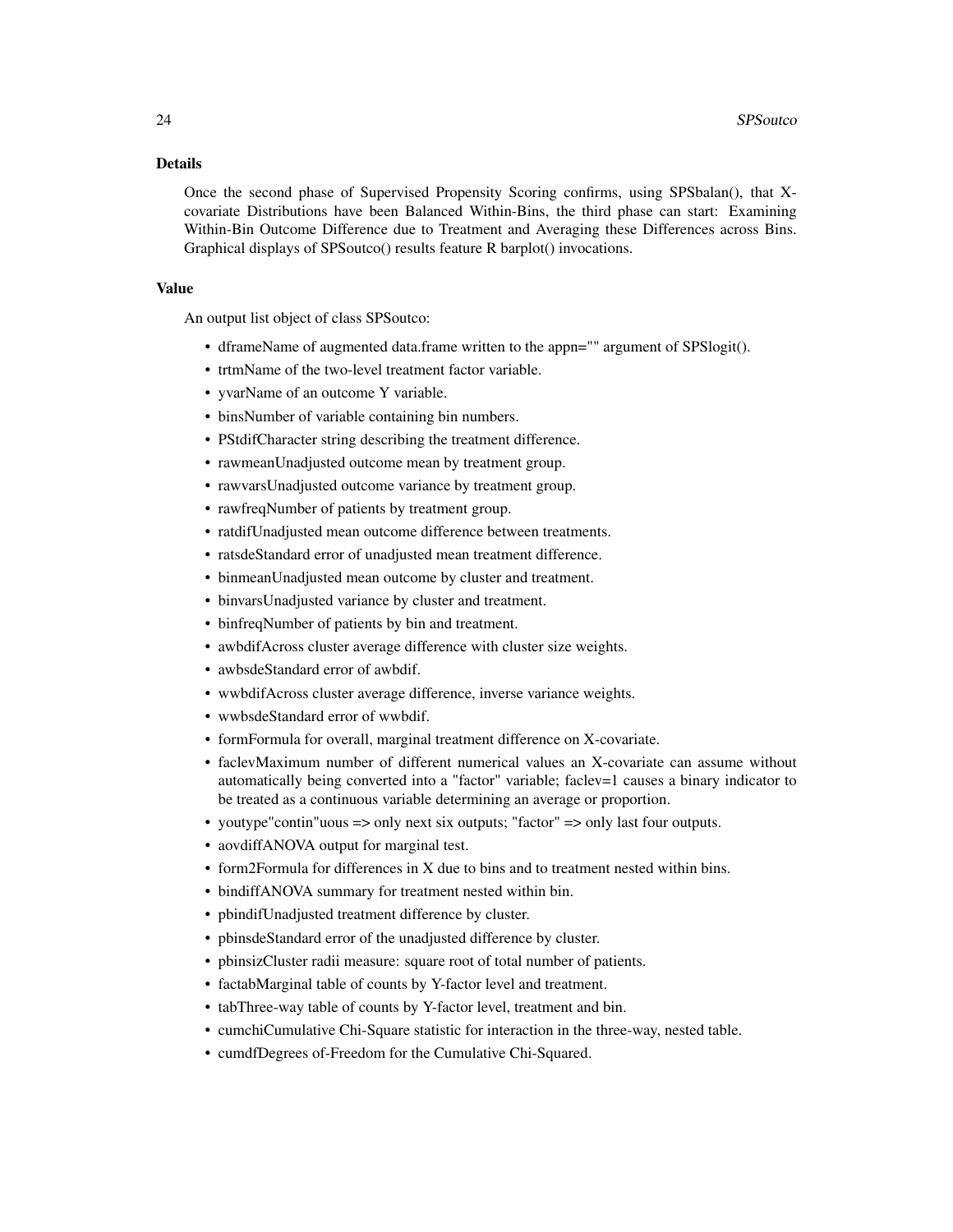#### <span id="page-24-0"></span>UPSaccum 25

#### Author(s)

Bob Obenchain <wizbob@att.net>

# References

Cochran WG. (1968) The effectiveness of adjustment by subclassification in removing bias in observational studies. *Biometrics* 24: 205-213.

Obenchain RL. (2011) USPSinR.pdf USPS R-package vignette, 40 pages.

Rosenbaum PR, Rubin RB. (1983) The Central Role of the Propensity Score in Observational Studies for Causal Effects. *Biometrika* 70: 41-55.

Rosenbaum PR, Rubin DB. (1984) Reducing Bias in Observational Studies Using Subclassification on a Propensity Score. *J Amer Stat Assoc* 79: 516-524.

# See Also

[SPSlogit](#page-20-1), [SPSbalan](#page-16-1) and [SPSnbins](#page-21-1).

<span id="page-24-1"></span>

| UPSaccum |
|----------|
|----------|

Prepare for Accumulation of (Outcome,Treatment) Results in Unsu*pervised Propensity Scoring*

#### Description

Specify key result accumulation parameters: Treatment t-Factor, Outcome Y-variable, faclev setting, scedasticity assumption, and name of the UPSgraph() data accumulation object.

#### Usage

UPSaccum(envir, dframe, trtm, yvar, faclev = 3, scedas = "homo")

| envir  | name of the working local control classic environment.                                                                                                                                                                                                                 |
|--------|------------------------------------------------------------------------------------------------------------------------------------------------------------------------------------------------------------------------------------------------------------------------|
| dframe | Name of data frame containing the X, t $&Y$ variables.                                                                                                                                                                                                                 |
| trtm   | Name of treatment factor variable.                                                                                                                                                                                                                                     |
| yvar   | Name of outcome Y variable.                                                                                                                                                                                                                                            |
| faclev | Maximum number of different numerical values an outcome variable can as-<br>sume without automatically being converted into a "factor" variable; faclev=1<br>causes a binary indicator to be treated as a continuous variable determining an<br>average or proportion. |
| scedas | Scedasticity assumption: "homo" or "hete"                                                                                                                                                                                                                              |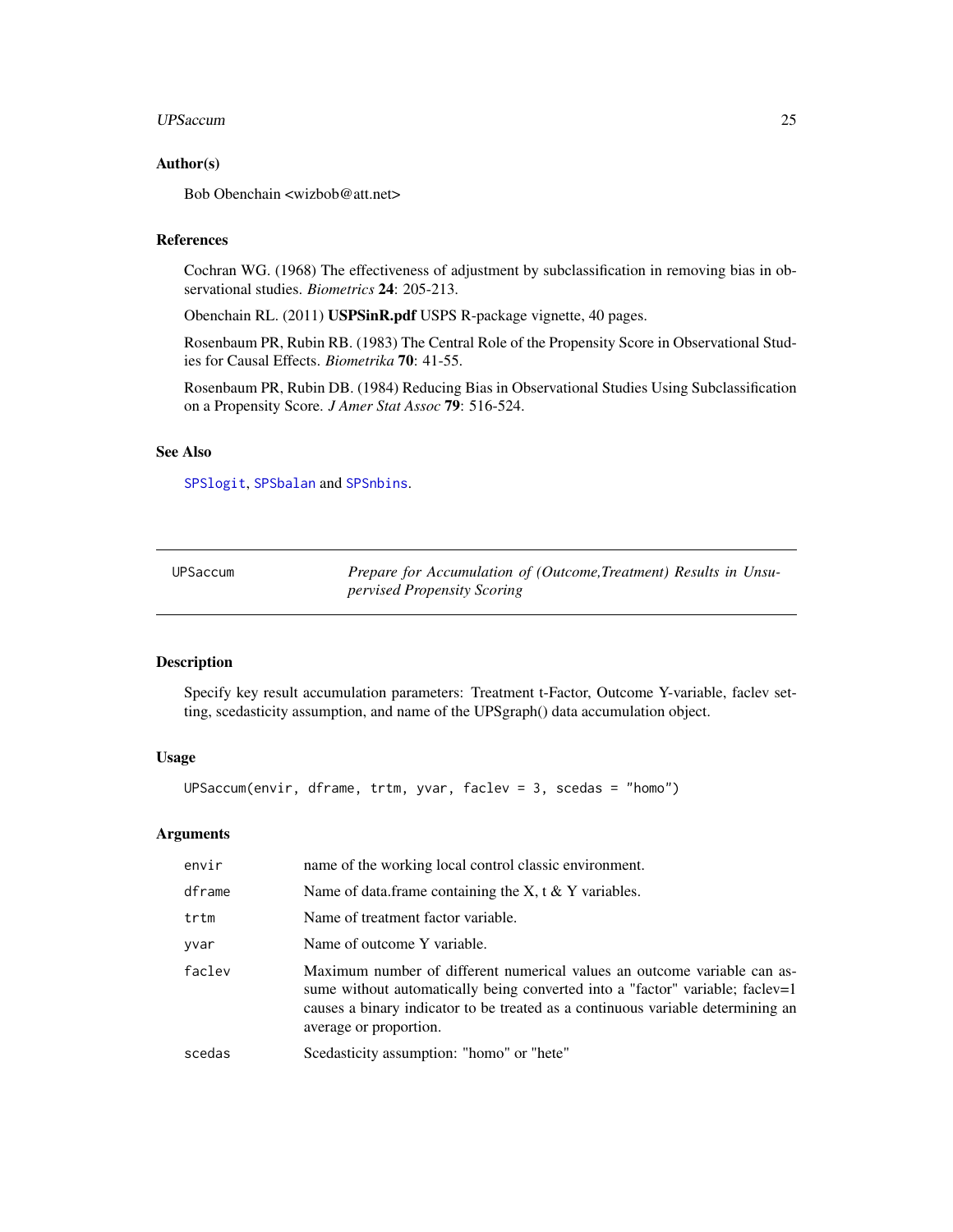# <span id="page-25-0"></span>Details

The second phase in an Unsupervised Propensity Scoring analysis is to prepare to accumulate results over a wide range of values for "Number of Clusters." As the number of such clusters increases, individual clusters will tend to become smaller and smaller and, thus, more and more compact in covariate X-space.

# Value

- hiclusName of a diana, agnes or hclust object created by UPShclus().
- dframeName of data.frame containing the  $X$ , t  $\&$  Y variables.
- trtmName of treatment factor variable.
- yvarName of outcome Y variable.
- faclevMaximum number of different numerical values an outcome variable can assume without automatically being converted into a "factor" variable; faclev=1 causes a binary indicator to be treated as a continuous variable determining a proportion.
- scedasScedasticity assumption: "homo" or "hete"
- accobjName of the object for accumulation of I-plots to be ultimately displayed using UPSgraph().
- nnymaxMaximum NN LTD Standard Error observed; Upper NN plot limit; initialized to zero.
- nnxminMinimum NN LTD observed; Left NN plot limit; initialized to zero.
- nnxmaxMaximum NN LTD observed; Right NN plot limit; initialized to zero.

# Author(s)

Bob Obenchain <wizbob@att.net>

#### References

Obenchain RL. (2004) Unsupervised Propensity Scoring: NN and IV Plots. *Proceedings of the American Statistical Association (on CD)* 8 pages.

Obenchain RL. (2011) USPSinR.pdf USPS R-package vignette, 40 pages.

# See Also

[UPSnnltd](#page-34-1), [UPSivadj](#page-31-1) and [UPShclus](#page-30-1).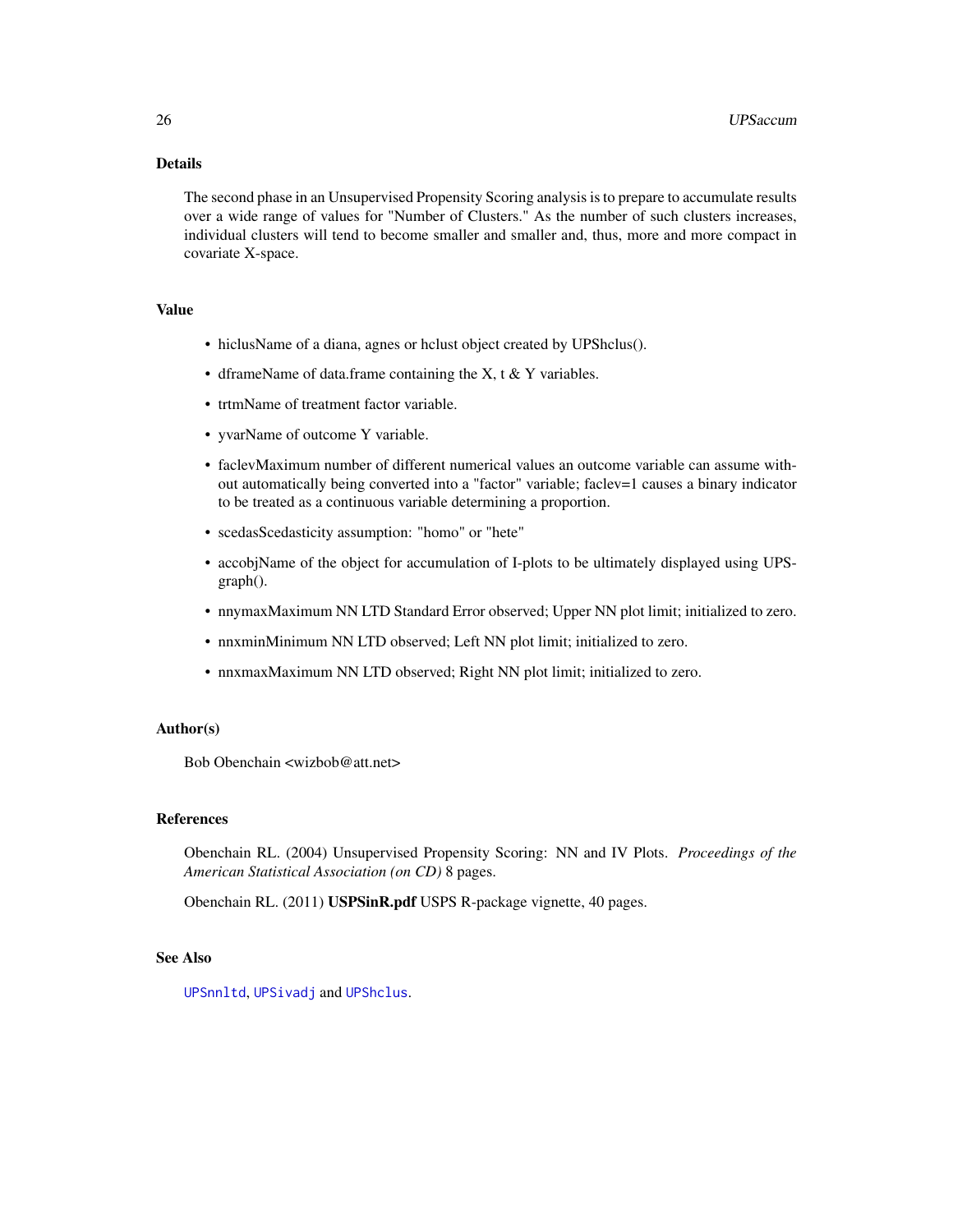<span id="page-26-0"></span>

# Description

For a given number of clusters, UPSaltdd() characterizes the potentially biased distribution of "Local Treatment Differences" (LTDs) in a continuous outcome y-variable between two treatment groups due to Random Clusterings. When the NNobj argument is not NA and specifies an existing UPSnnltd() object, UPSaltdd() also computes a smoothed CDF for the NN/LTD distribution for direct comparison with the Artificial LTD distribution.

#### Usage

```
UPSaltdd(
  envir,
  dframe,
  trtm,
  yvar,
  faclev = 3,scedas = "homo",
 NNobj = NA,
  clus = 50,
  reps = 10,
  seed = 12345
)
```

| envir  | name of the working local control classic environment.                                                                                                                                                                                                                 |
|--------|------------------------------------------------------------------------------------------------------------------------------------------------------------------------------------------------------------------------------------------------------------------------|
| dframe | Name of data.frame containing a treatment-factor and the outcome y-variable.                                                                                                                                                                                           |
| trtm   | Name of treatment factor variable with two levels.                                                                                                                                                                                                                     |
| yvar   | Name of continuous outcome variable.                                                                                                                                                                                                                                   |
| faclev | Maximum number of different numerical values an outcome variable can as-<br>sume without automatically being converted into a "factor" variable; faclev=1<br>causes a binary indicator to be treated as a continuous variable determining an<br>average or proportion. |
| scedas | Scedasticity assumption: "homo" or "hete"                                                                                                                                                                                                                              |
| NNobi  | Name of an existing UPS nuited object or NA.                                                                                                                                                                                                                           |
| clus   | Number of Random Clusters requested per Replication; ignored when NNobj is<br>not NA.                                                                                                                                                                                  |
| reps   | Number of overall Replications, each with the same number of requested clus-<br>ters.                                                                                                                                                                                  |
| seed   | Seed for Monte Carlo random number generator.                                                                                                                                                                                                                          |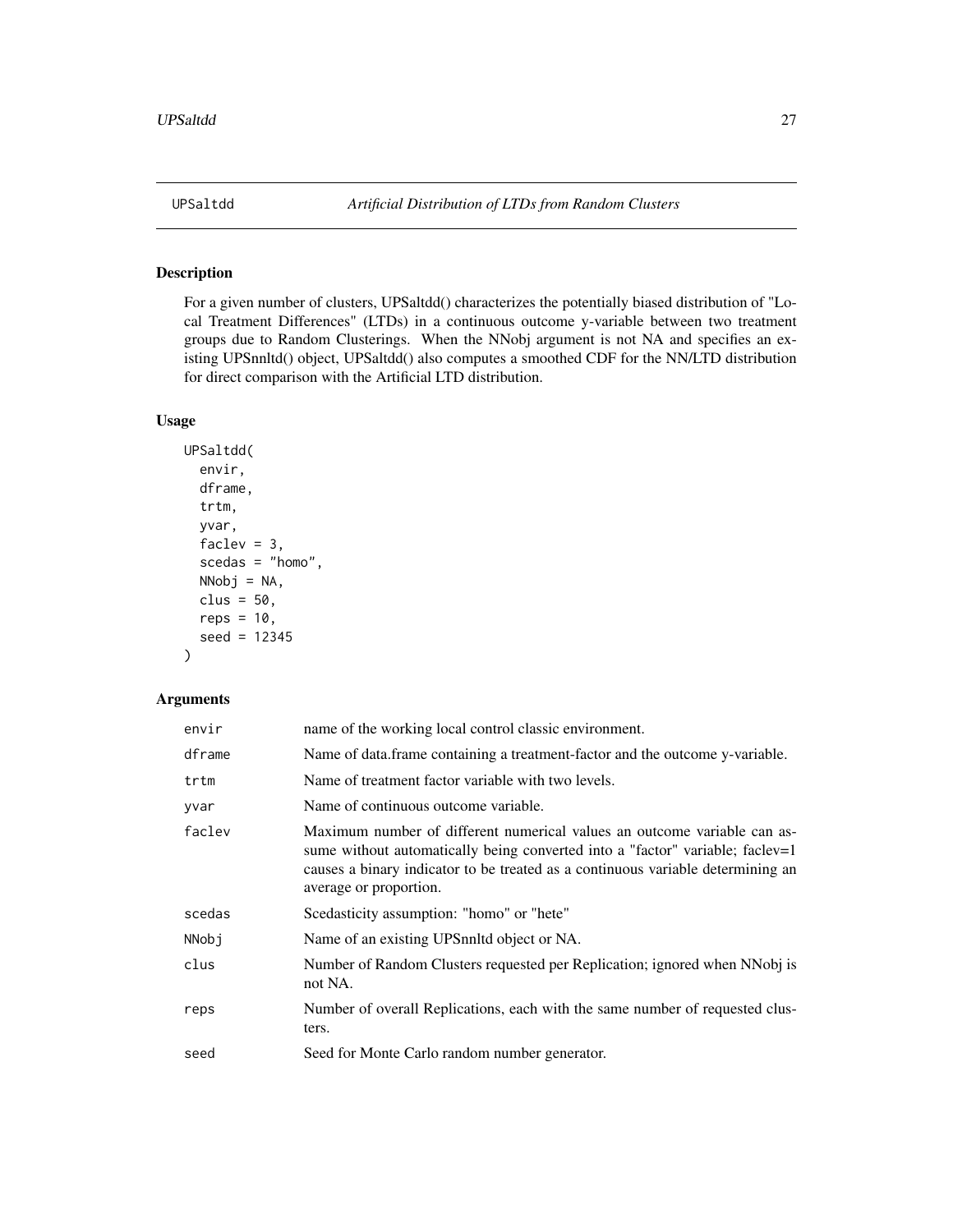#### Details

Multiple calls to UPSaltdd() for different UPSnnltd objects or different numbers of clusters are typically made after first invoking UPSgraph().

#### Value

- dframeName of data.frame containing X, t & Y variables.
- trtmName of treatment factor variable.
- yvarName of outcome Y variable.
- faclevMaximum number of different numerical values an outcome variable can assume without automatically being converted into a "factor" variable; faclev=1 causes a binary indicator to be treated as a continuous variable determining an average or proportion.
- scedasScedasticity assumption: "homo" or "hete"
- NNobjName of an existing UPSnnltd object or NA.
- clusNumber of Random Clusters requested per Replication.
- repsNumber of overall Replications, each with the same number of requested clusters.
- patsNumber of patients with no NAs in their yvar outcome and trtm factor.
- seedSeed for Monte Carlo random number generator.
- altddMatrix of LTDs and relative weights from artificial clusters.
- alxminMinimum artificial LTD value.
- alxmaxMaximum artificial LTD value.
- alymaxMaximum weight among artificial LTDs.
- altdcdfVector of artificial LTD x-coordinates for smoothed CDF.
- qqVector of equally spaced CDF values from 0.0 to 1.0.
- nnltddOptional matrix of relevant NN/LTDs and relative weights.
- nnlxminOptional minimum NN/LTD value.
- nnlxmaxOptional maximum NN/LTD value.
- nnlymaxOptional maximum weight among NN/LTDs.
- nnltdcdfOptional vector of NN/LTD x-coordinates for smoothed CDF.
- nqOptional vector of equally spaced CDF values from 0.0 to 1.0.

#### Author(s)

Bob Obenchain <wizbob@att.net>

#### References

Obenchain RL. (2004) Unsupervised Propensity Scoring: NN and IV Plots. *Proceedings of the American Statistical Association (on CD)* 8 pages.

Obenchain RL. (2011) USPSinR.pdf USPS R-package vignette, 40 pages.

Rosenbaum PR, Rubin RB. (1983) The Central Role of the Propensity Score in Observational Studies for Causal Effects. *Biometrika* 70: 41-55.

Rubin DB. (1980) Bias reduction using Mahalanobis metric matching. *Biometrics* 36: 293-298.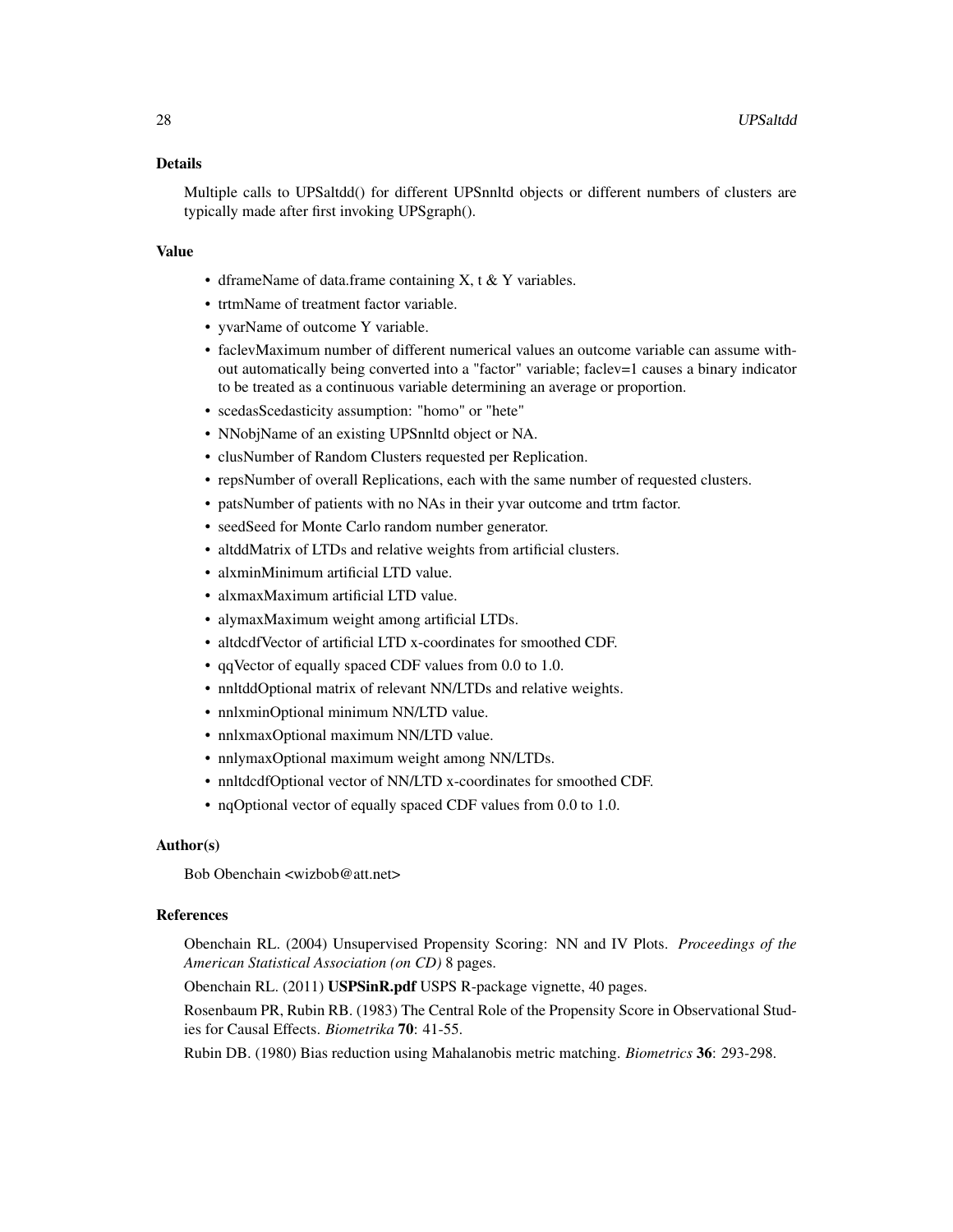# <span id="page-28-0"></span>UPSboxplot 29

# See Also

[UPSnnltd](#page-34-1), [UPSaccum](#page-24-1) and [UPSgraph](#page-29-1).

UPSboxplot *Returns a series of boxplots comparing LTD distributions given different numbers of clusters.*

# Description

Given the output of [LocalControlClassic](#page-7-1), this function uses all or some of the UPSnnltd objects contained to create a series of boxplots of the local treatment difference at each of the different numbers of requested clusters.

# Usage

```
UPSboxplot(envir, clusterSubset = c())
```
#### Arguments

| envir         | A LocalControlClassic environment containing UPS nulled objects.                                                                                                                   |
|---------------|------------------------------------------------------------------------------------------------------------------------------------------------------------------------------------|
| clusterSubset | (optional) A vector containing requested cluster counts. If provided, the boxplot<br>is created using only the UPS nuite objects corresponding to the requested cluster<br>counts. |

#### Value

Returns the call to boxplot with the formula: "Itd  $\sim$  numclst".

Adds the "ltdds" object to the Local Control environment.

# Examples

```
data(lindner)
cvars <- c("stent","height","female","diabetic","acutemi",
           "ejecfrac","ves1proc")
numClusters <- c(1, 5, 10, 20, 40, 50)
results <- LocalControlClassic(data = lindner,
                               clusterVars = cvars,
                               treatmentColName = "abcix",
                               outcomeColName = "cardbill",
                               clusterCounts = numClusters)
bxp <- UPSboxplot(results)
```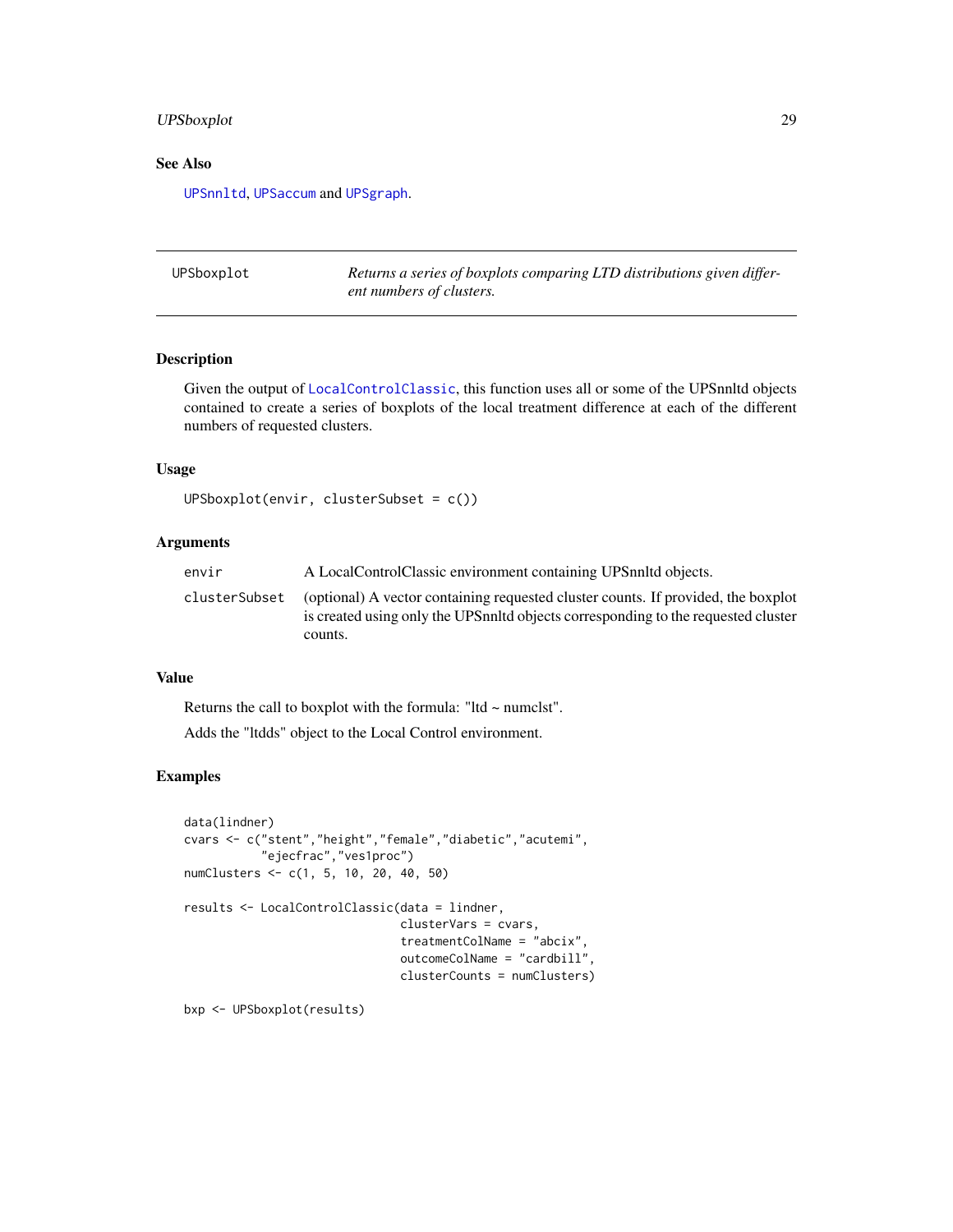<span id="page-29-1"></span><span id="page-29-0"></span>

#### Description

Plot summary of results from multiple calls to UPSnnltd() and/or UPSivadj() after an initial setup call to UPSaccum(). The UPSgraph() plot displays any sensitivity of the LTD and LOA Distributions to choice of Number of Clusters in X-space.

#### Usage

```
UPSgraph(envir, nncol = "red", nwcol = "green3", ivcol = "blue", ...)
```
#### Arguments

| envir    | name of the working local control classic environment.                                                                                                              |
|----------|---------------------------------------------------------------------------------------------------------------------------------------------------------------------|
| nncol    | optional; string specifying color for display of the Mean of the LTD distribution<br>when weighted by cluster size from any calls to UPSnnltd().                    |
| nwcol    | optional; string specifying color for display of the Mean of the LTD distribution<br>when weighted inversely proportional to variance from any calls to UPSnnltd(). |
| ivcol    | optional; string specifying color for display of the Difference in LOA predic-<br>tions, at $PS = 100\%$ minus that at $PS = 0\%$ , from any calls to UPSivadj().   |
| $\cdots$ | Additional arguments to pass to the plotting function.                                                                                                              |

#### Details

The third phase of Unsupervised Propensity Scoring is a graphical Sensitivity Analysis that depicts how the Overall Means of the LTD and LOA distributions change with the number of clusters.

#### Author(s)

Bob Obenchain <wizbob@att.net>

# References

Kaufman L, Rousseeuw PJ. (1990) Finding Groups in Data. An Introduction to Cluster Analysis. *New York: John Wiley and Sons*.

Obenchain RL. (2004) Unsupervised Propensity Scoring: NN and IV Plots. *Proceedings of the American Statistical Association (on CD)* 8 pages.

Obenchain RL. (2011) USPSinR.pdf USPS R-package vignette, 40 pages.

Rubin DB. (1980) Bias reduction using Mahalanobis metric matching. *Biometrics* 36: 293-298.

### See Also

[UPSnnltd](#page-34-1), [UPSivadj](#page-31-1) and [UPSaccum](#page-24-1).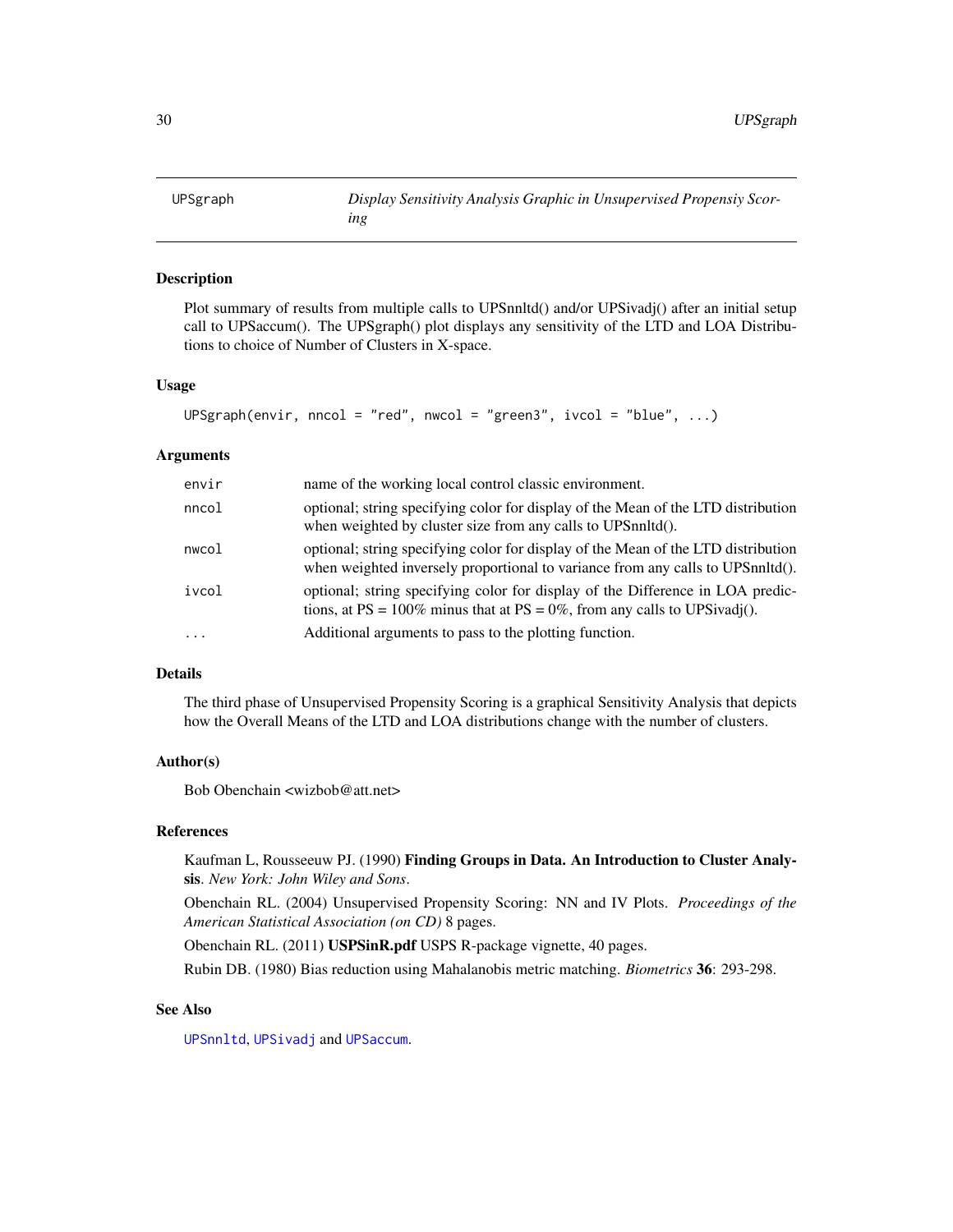<span id="page-30-1"></span><span id="page-30-0"></span>UPShclus *Hierarchical Clustering of Patients on X-covariates for Unsupervised Propensiy Scoring*

#### Description

Derive a full, hierarchical clustering tree (dendrogram) for all patients (regardless of treatment received) using Mahalonobis between-patient distances computed from specified baseline X-covariate characteristics.

#### Usage

UPShclus(envir, dframe, xvars, method, metric)

#### Arguments

| envir  | name of the working local control classic environment.       |
|--------|--------------------------------------------------------------|
| dframe | Name of data.frame containing baseline X covariates.         |
| xvars  | List of names of $X$ variable(s).                            |
| method | Hierarchical Clustering Method: "diana", "agnes" or "hclus". |
| metric | A valid distance metric for clustering.                      |

#### Details

The first step in an Unsupervised Propensity Scoring alalysis is always to hierarchically cluster patients in baseline X-covariate space. UPShclus uses a Mahalabobis metric and clustering methods from the R "cluster" library for this key initial step.

# Value

An output list object of class UPShclus:

- dframeName of data.frame containing baseline X covariates.
- xvarsList of names of X variable(s).
- methodHierarchical Clustering Method: "diana", "agnes" or "hclus".
- upshclHierarchical clustering object created by choice between three possible methods.

#### Author(s)

Bob Obenchain <wizbob@att.net>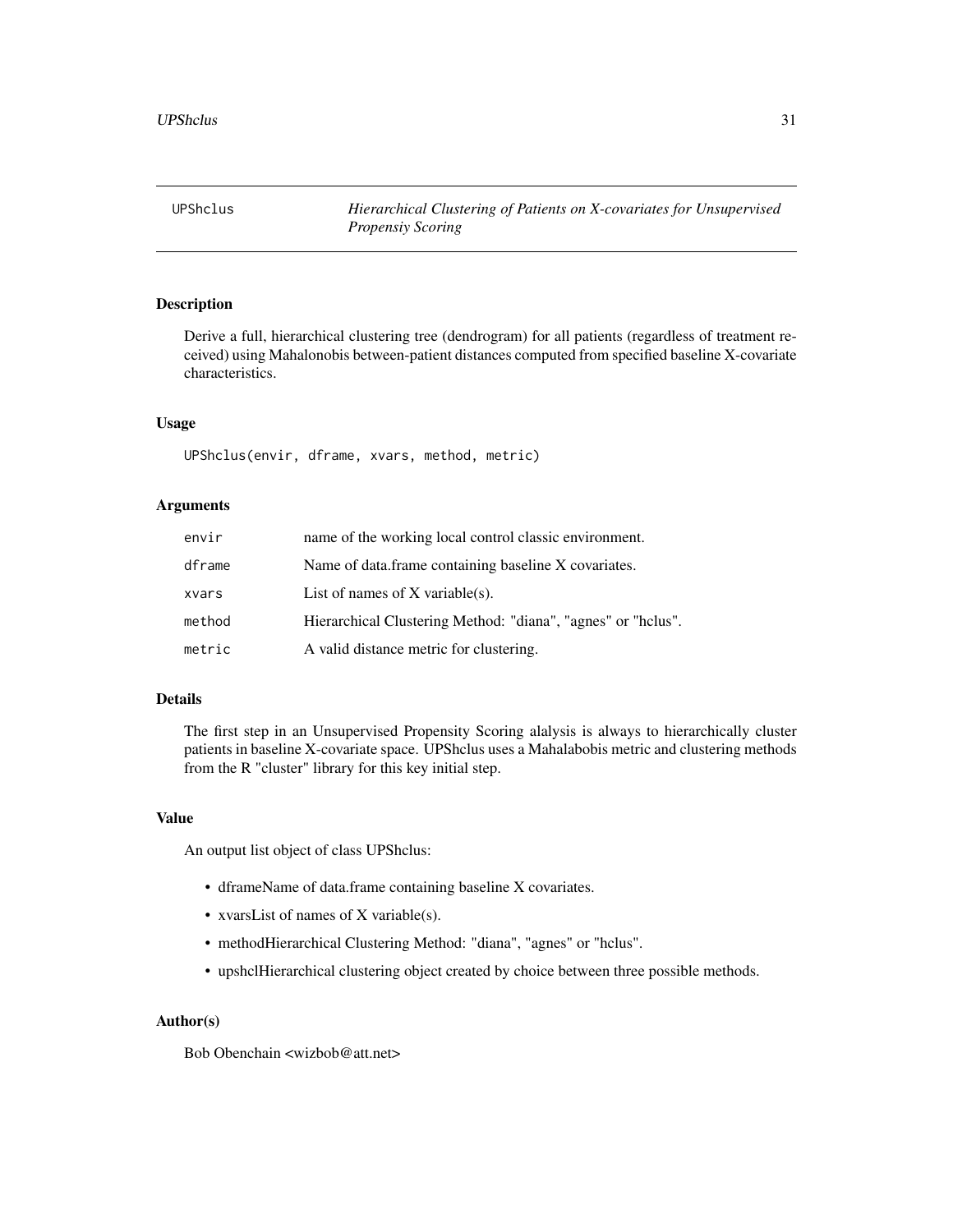#### <span id="page-31-0"></span>References

Kaufman L, Rousseeuw PJ. (1990) Finding Groups in Data. An Introduction to Cluster Analysis. New York: John Wiley and Sons.

Kereiakes DJ, Obenchain RL, Barber BL, et al. (2000) Abciximab provides cost effective survival advantage in high volume interventional practice. *Am Heart J* 140: 603-610.

Obenchain RL. (2004) Unsupervised Propensity Scoring: NN and IV Plots. *Proceedings of the American Statistical Association (on CD)* 8 pages.

Obenchain RL. (2011) USPSinR.pdf USPS R-package vignette, 40 pages.

Rubin DB. (1980) Bias reduction using Mahalanobis metric matching. *Biometrics* 36: 293-298.

#### See Also

[UPSaccum](#page-24-1), [UPSnnltd](#page-34-1) and [UPSgraph](#page-29-1).

<span id="page-31-1"></span>UPSivadj *Instrumental Variable LATE Linear Fitting in Unsupervised Propensiy Scoring*

# **Description**

For a given number of patient clusters in baseline X-covariate space and a specified Y-outcome variable, linearly smooth the distribution of Local Average Treatment Effects (LATEs) plotted versus Within-Cluster Treatment Selection (PS) Percentages.

#### Usage

```
UPSivadj(envir, numclust)
```
#### Arguments

| envir    | name of the working local control classic environment. |
|----------|--------------------------------------------------------|
| numclust | Number of clusters in baseline X-covariate space.      |

#### Details

Multiple calls to UPSivadj(n) for varying numbers of clusters n are made after first invoking UP-Shclus() to hierarchically cluster patients in X-space and then invoking UPSaccum() to specify a Y outcome variable and a two-level treatment factor t. UPSivadj(n) linearly smoothes the LATE distribution when plotted versus within cluster propensity score percentages.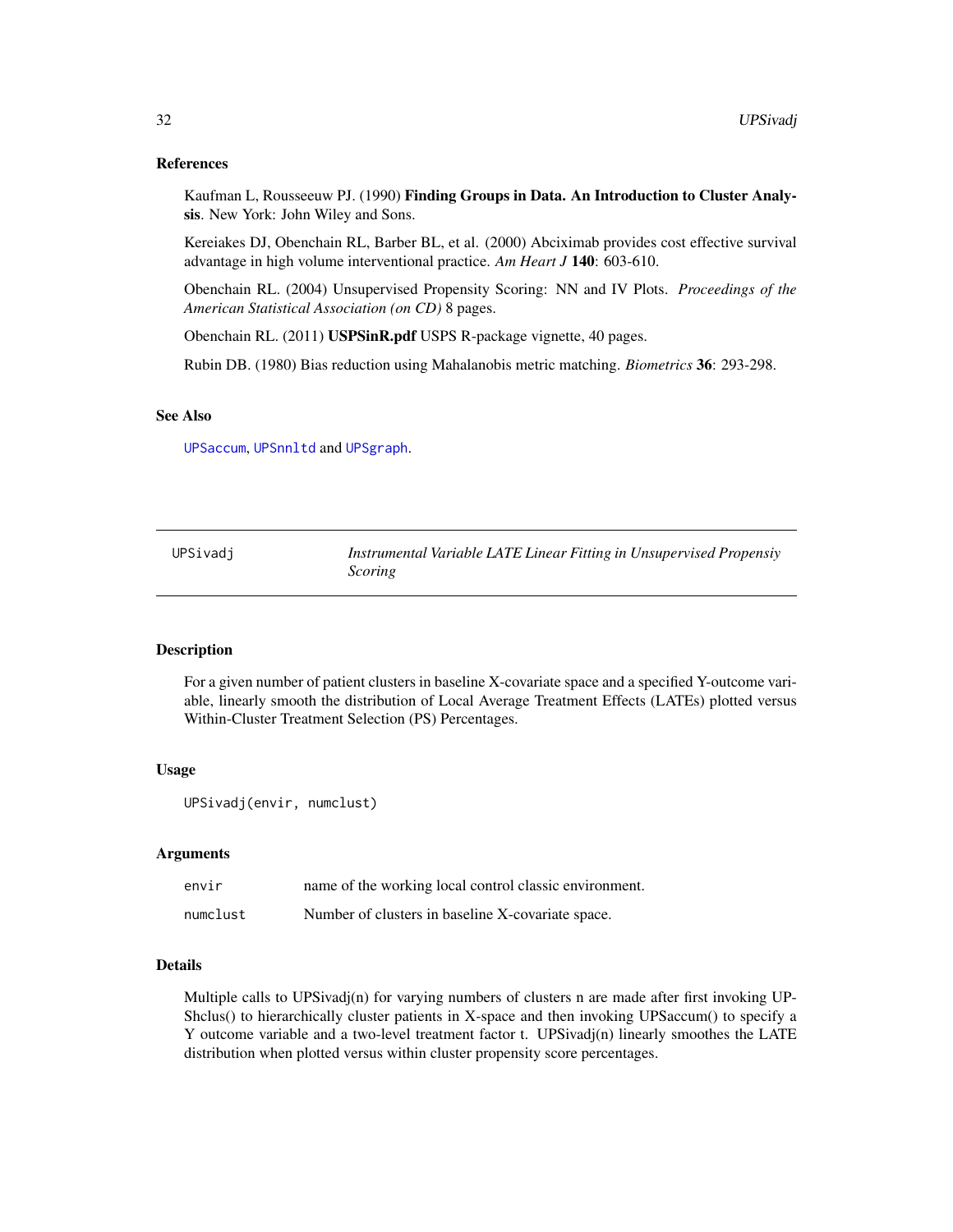#### UPSivadj 33

# Value

An output list object of class UPSivadj:

- hiclusName of clustering object created by UPShclus().
- dframeName of data.frame containing X, t & Y variables.
- trtmName of treatment factor variable.
- yvarName of outcome Y variable.
- numclustNumber of clusters requested.
- actclustNumber of clusters actually produced.
- scedasScedasticity assumption: "homo" or "hete"
- PStdifCharacter string describing the treatment difference.
- ivhbindfVector containing cluster number for each patient.
- rawmeanUnadjusted outcome mean by treatment group.
- rawvarsUnadjusted outcome variance by treatment group.
- rawfreqNumber of patients by treatment group.
- ratdifUnadjusted mean outcome difference between treatments.
- ratsdeStandard error of unadjusted mean treatment difference.
- binmeanUnadjusted mean outcome by cluster and treatment.
- binfreqNumber of patients by bin and treatment.
- faclevMaximum number of different numerical values an outcome variable can assume without automatically being converted into a "factor" variable; faclev=1 causes a binary indicator to be treated as a continuous variable determining an average or proportion.
- youtype" contin" uous => next eleven outputs; "factor" => no additional output items.
- pbinoutLATE regardless of treatment by cluster.
- pbinpspWithin-Cluster Treatment Percentage = non-parametric Propensity Score.
- pbinsizCluster radii measure: square root of total number of patients.
- symsizSymbol size of largest possible Snowball in a UPSivadj() plot with 1 cluster.
- ivfitlm() output for linear smooth across clusters.
- ivtzeroPredicted outcome at PS percentage zero.
- ivtxsdeStandard deviation of outcome prediction at PS percentage zero.
- ivtdiffPredicted outcome difference for PS percentage 100 minus that at zero.
- ivtdsdeStandard deviation of outcome difference.
- ivt100pPredicted outcome at PS percentage 100.
- ivt1pseStandard deviation of outcome prediction at PS percentage 100.

#### Author(s)

Bob Obenchain <wizbob@att.net>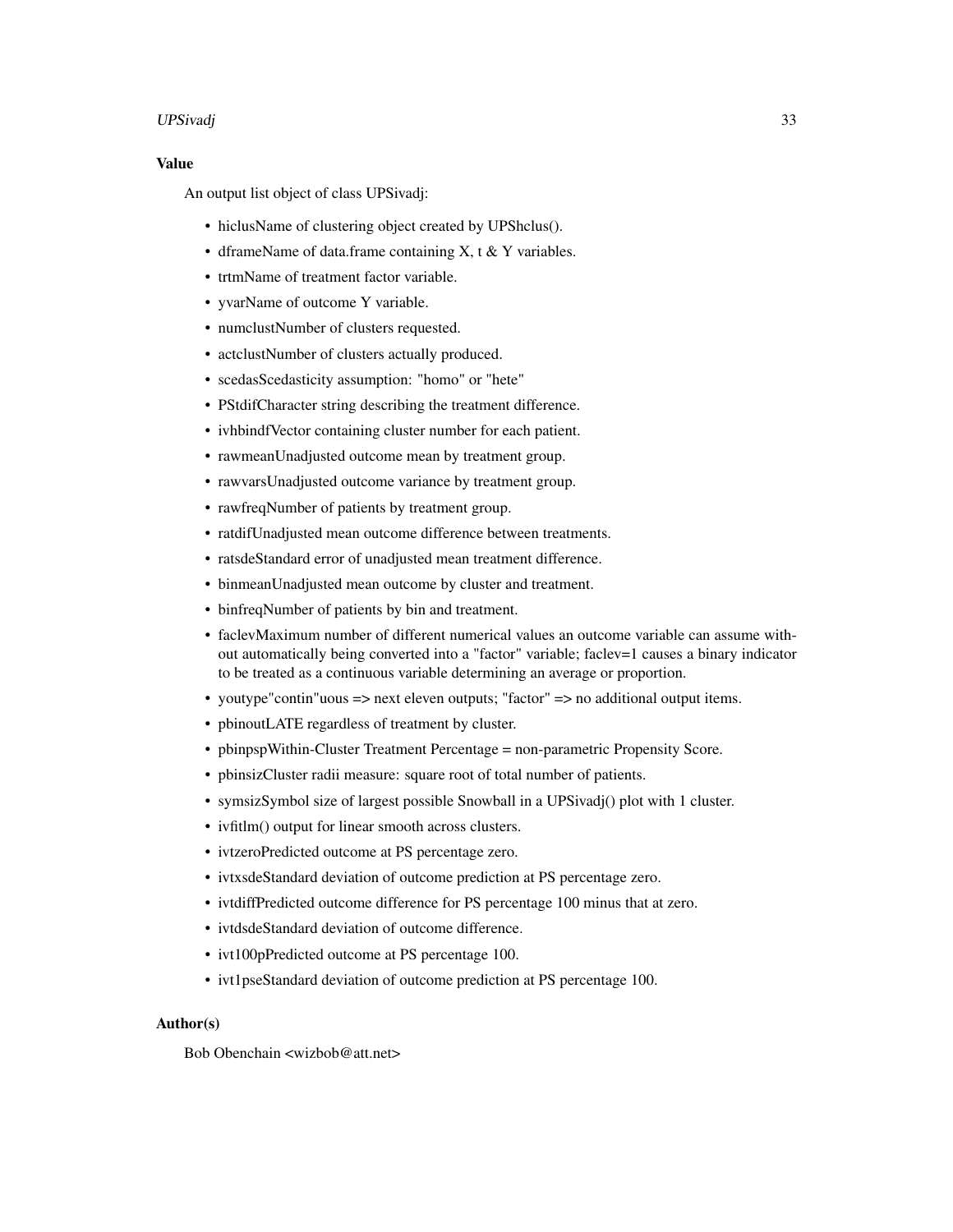#### References

Imbens GW, Angrist JD. (1994) Identification and Estimation of Local Average Treatment Effects (LATEs). *Econometrica* 62: 467-475.

Obenchain RL. (2004) Unsupervised Propensity Scoring: NN and IV Plots. *Proceedings of the American Statistical Association (on CD)* 8 pages.

Obenchain RL. (2011) USPSinR.pdf USPS R-package vignette, 40 pages.-

McClellan M, McNeil BJ, Newhouse JP. (1994) Does More Intensive Treatment of Myocardial Infarction in the Elderly Reduce Mortality?: Analysis Using Instrumental Variables. *JAMA* 272: 859-866.

Rosenbaum PR, Rubin RB. (1983) The Central Role of the Propensity Score in Observational Studies for Causal Effects. *Biometrika* 70: 41-55.

#### See Also

[UPSnnltd](#page-34-1), [UPSaccum](#page-24-1) and [UPSgraph](#page-29-1).

UPSLTDdist *Plot the LTD distribution as a function of the number of clusters.*

#### Description

This function creates a plot displaying the distribution of Local Treatment Differences (LTDs) as a function of the number of clusters created for all UPSnnltd objects in the provided environment. The hinges and whiskers are generated using [boxplot.stats](#page-0-0).

#### Usage

UPSLTDdist(envir, legloc = "bottomleft", ...)

#### **Arguments**

| envir    | A LocalControlClassic environment containing UPS nulted objects.          |
|----------|---------------------------------------------------------------------------|
| legloc   | Where to place the legend in the returned plot. Defaults to "bottomleft". |
| $\cdots$ | Arguments passed on to graphics::plot                                     |

#### Value

Returns the LTD distribution plot. Adds the "ltdds" object to envir.

<span id="page-33-0"></span>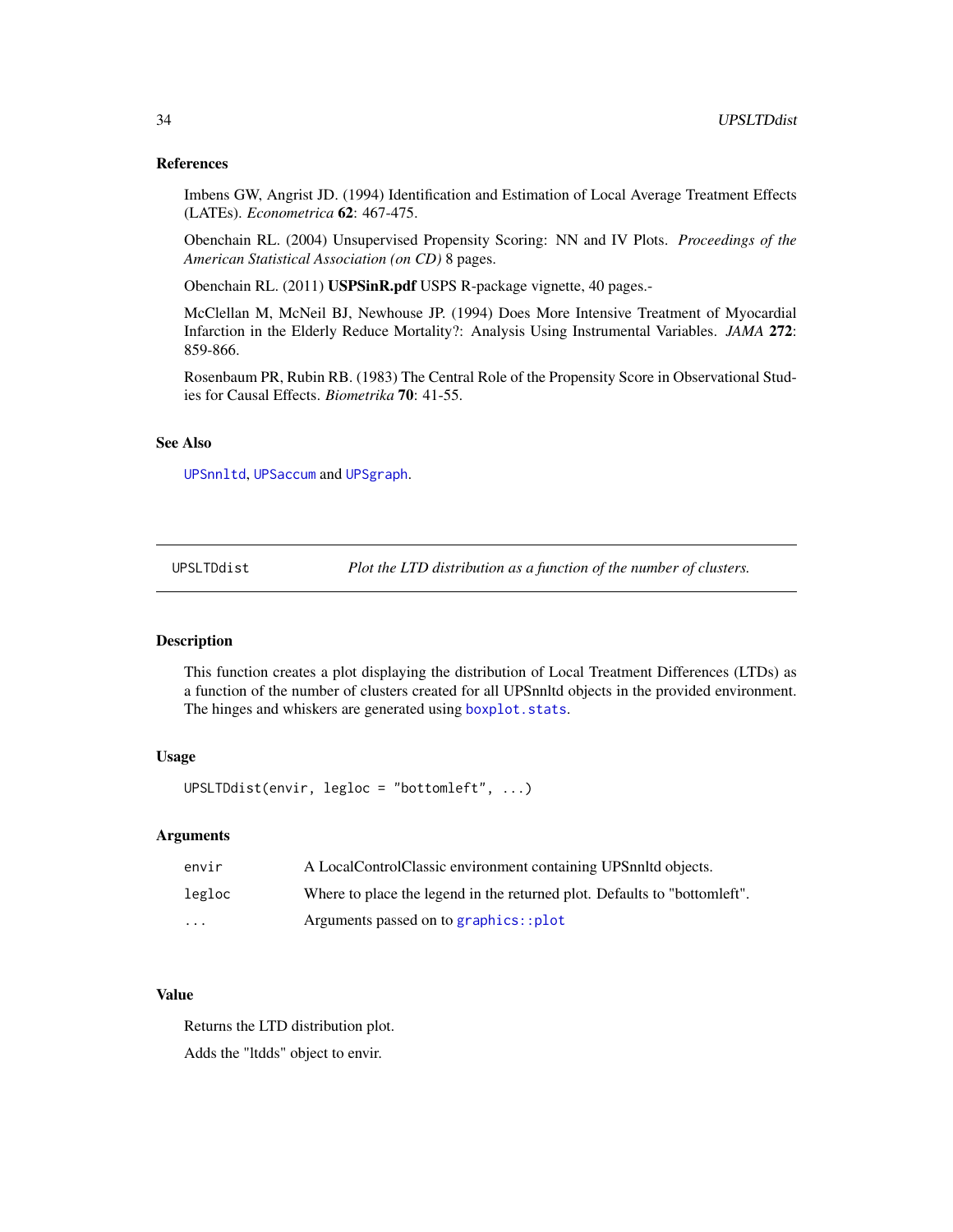#### <span id="page-34-0"></span>UPSnnltd 35

#### Examples

```
data(lindner)
cvars <- c("stent","height","female","diabetic","acutemi",
           "ejecfrac","ves1proc")
numClusters <- c(1, 2, 10, 15, 20, 25, 30, 35, 40, 45, 50)
results <- LocalControlClassic(data = lindner,
                               clusterVars = cvars,
                               treatmentColName = "abcix",
                               outcomeColName = "cardbill",
                               clusterCounts = numClusters)
UPSLTDdist(results,ylim=c(-15000,15000))
```
<span id="page-34-1"></span>UPSnnltd *Nearest Neighbor Distribution of LTDs in Unsupervised Propensiy Scoring*

#### Description

For a given number of patient clusters in baseline X-covariate space, UPSnnltd() characterizes the distribution of Nearest Neighbor "Local Treatemnt Differences" (LTDs) on a specified Y-outcome variable.

#### Usage

```
UPSnnltd(envir, numclust)
```
#### Arguments

| envir    | name of the working local control classic environment. |
|----------|--------------------------------------------------------|
| numclust | Number of clusters in baseline X-covariate space.      |

### Details

Multiple calls to UPSnnltd $(n)$  for varying numbers of clusters, n, are typically made after first invoking UPShclus() to hierarchically cluster patients in X-space and then invoking UPSaccum() to specify a Y outcome variable and a two-level treatment factor t. UPSnnltd(n) then determines the LTD Distribution corresponding to n clusters and, optionally, displays this distribution in a "Snowball" plot.

# Value

An output list object of class UPSnnltd:

- hiclusName of clustering object created by UPShclus().
- dframeName of data.frame containing X, t & Y variables.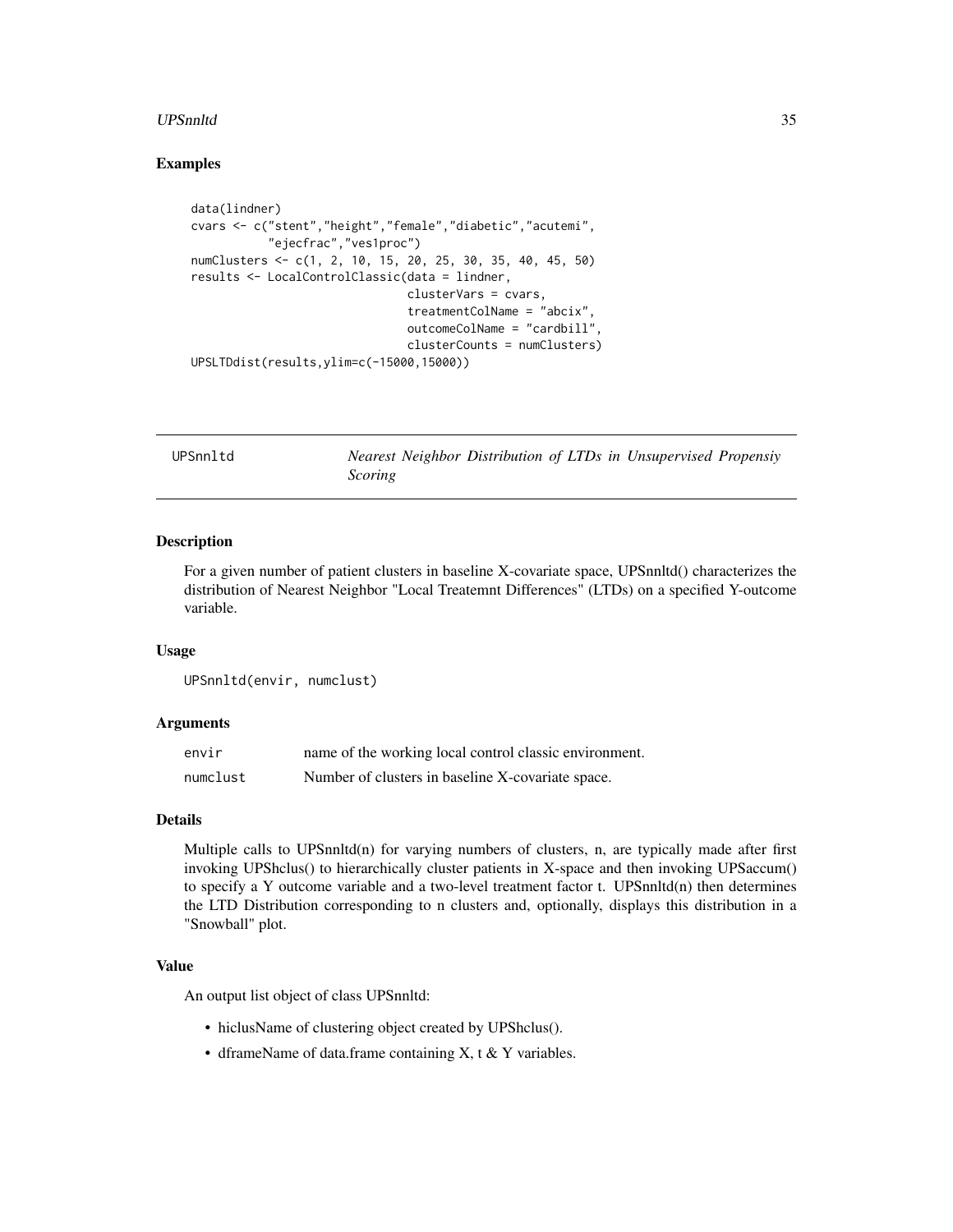- trtmName of treatment factor variable.
- yvarName of outcome Y variable.
- numclustNumber of clusters requested.
- actclustNumber of clusters actually produced.
- scedasScedasticity assumption: "homo" or "hete"
- PStdifCharacter string describing the treatment difference.
- nnhbindfVector containing cluster number for each patient.
- rawmeanUnadjusted outcome mean by treatment group.
- rawvarsUnadjusted outcome variance by treatment group.
- rawfreqNumber of patients by treatment group.
- ratdifUnadjusted mean outcome difference between treatments.
- ratsdeStandard error of unadjusted mean treatment difference.
- binmeanUnadjusted mean outcome by cluster and treatment.
- binvarsUnadjusted variance by cluster and treatment.
- binfreqNumber of patients by bin and treatment.
- awbdifAcross cluster average difference with cluster size weights.
- awbsdeStandard error of awbdif.
- wwbdifAcross cluster average difference, inverse variance weights.
- wwbsdeStandard error of wwbdif.
- faclevMaximum number of different numerical values an outcome variable can assume without automatically being converted into a "factor" variable; faclev=1 causes a binary indicator to be treated as a continuous variable determining an average or proportion.
- youtype" contin" uous => only next eight outputs; "factor" => only last three outputs.
- aovdiffANOVA summary for treatment main effect only.
- form2Formula for outcome differences due to bins and to treatment nested within bins.
- bindiffANOVA summary for treatment nested within cluster.
- sig2Estimate of error mean square in nested model.
- pbindifUnadjusted treatment difference by cluster.
- pbinsdeStandard error of the unadjusted difference by cluster.
- pbinsizCluster radii measure: square root of total number of patients.
- symsizSymbol size of largest possible Snowball in a UPSnnltd() plot with 1 cluster.
- factabMarginal table of counts by Y-factor level and treatment.
- cumchiCumulative Chi-Square statistic for interaction in the three-way, nested table.
- cumdfDegrees of-Freedom for the Cumulative Chi-Squared.

#### Author(s)

Bob Obenchain <wizbob@att.net>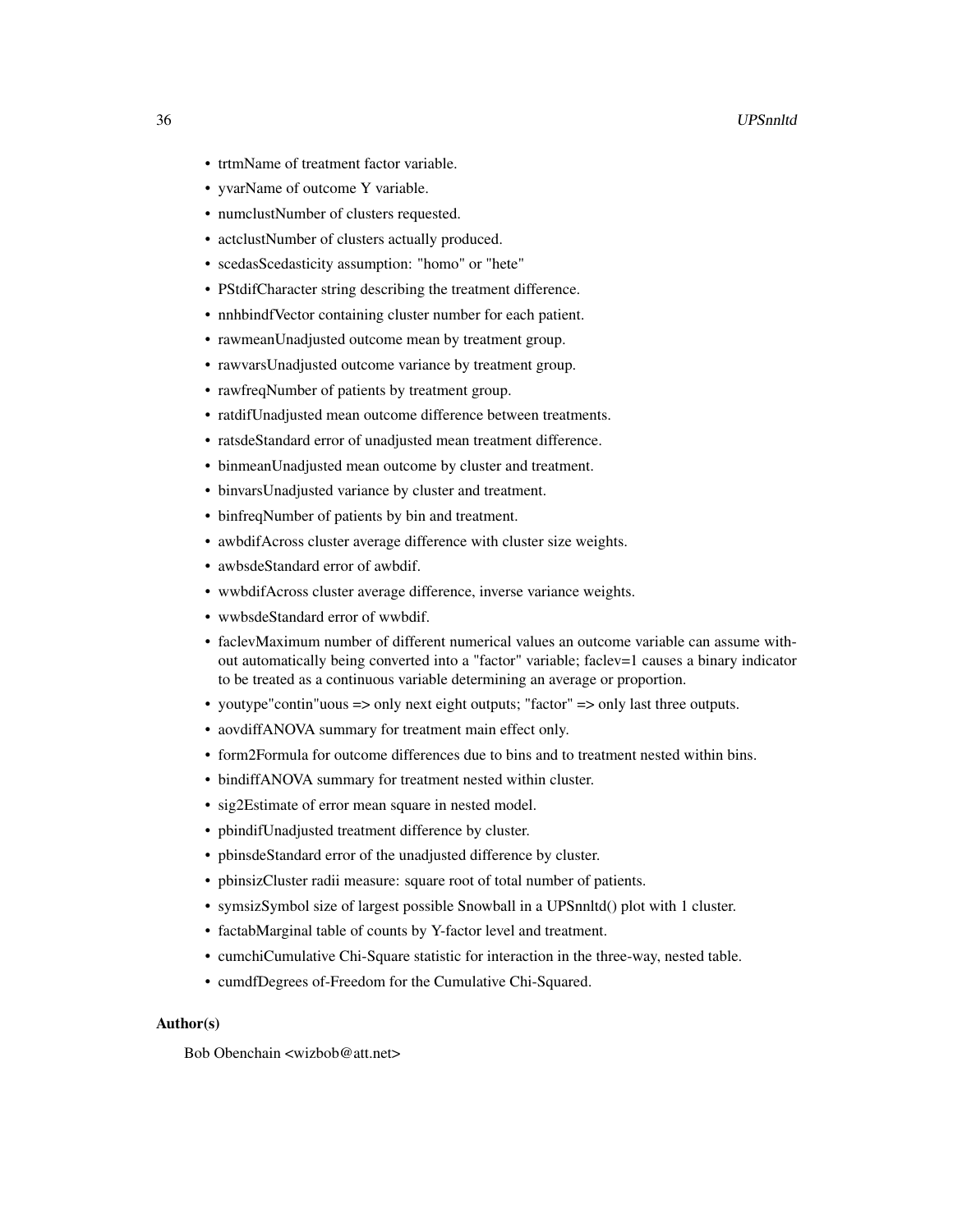#### <span id="page-36-0"></span>UPSnnltd 37

# References

Obenchain RL. (2004) Unsupervised Propensity Scoring: NN and IV Plots. *Proceedings of the American Statistical Association (on CD)* 8 pages.

Obenchain RL. (2011) USPSinR.pdf USPS R-package vignette, 40 pages.

Rosenbaum PR, Rubin RB. (1983) The Central Role of the Propensity Score in Observational Studies for Causal Effects. *Biometrika* 70: 41–55.

Rubin DB. (1980) Bias reduction using Mahalanobis metric matching. *Biometrics* 36: 293-298.

# See Also

[UPSivadj](#page-31-1), [UPSaccum](#page-24-1) and [UPSgraph](#page-29-1).